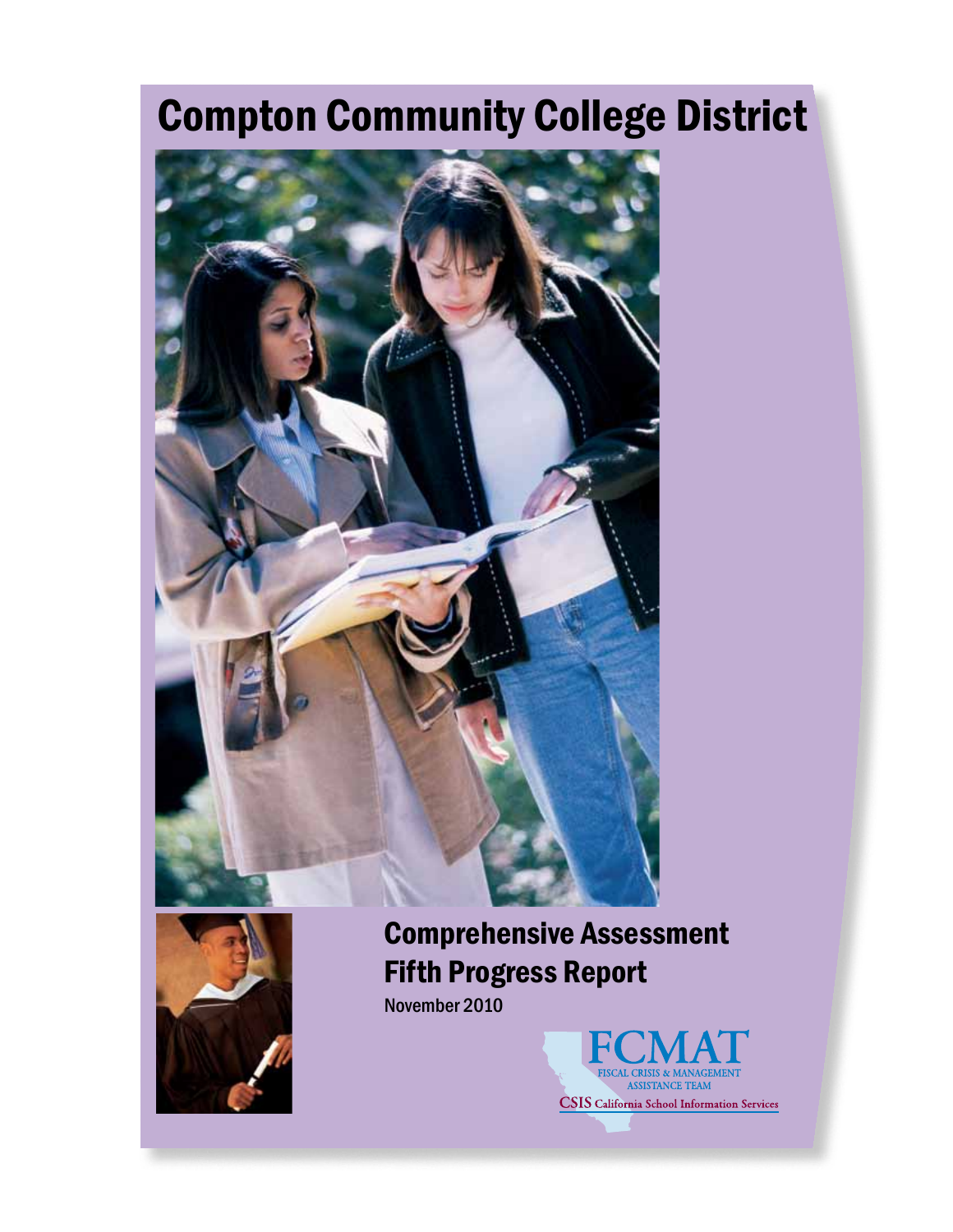# **Table of Contents**

# **Executive Summary**

| Overview of Five Operational Areas of Management  15 |  |
|------------------------------------------------------|--|
|                                                      |  |
|                                                      |  |
|                                                      |  |
|                                                      |  |
|                                                      |  |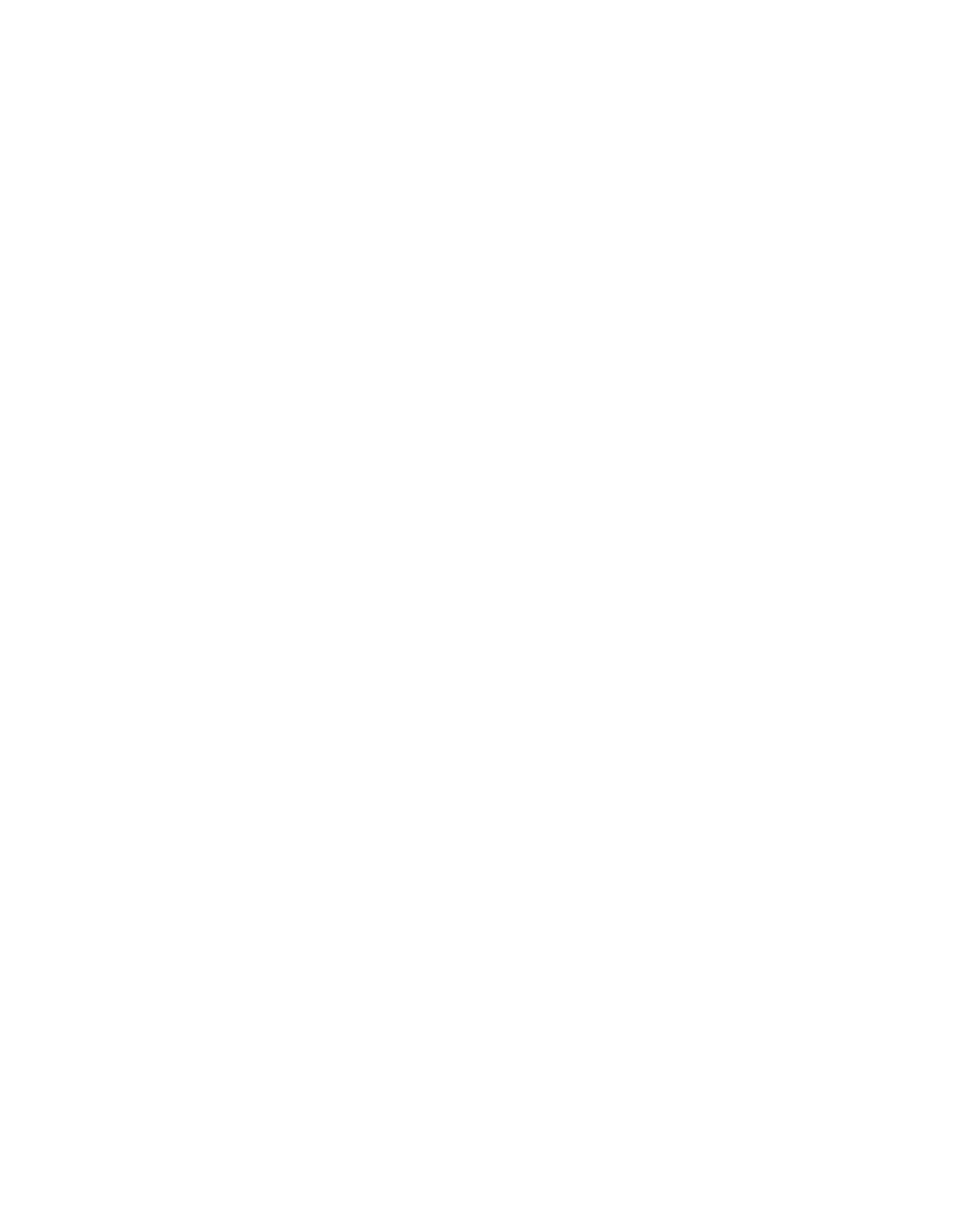# **Introduction**

This fifth progress report for the Compton Community College District provides the latest in a series of periodic assessments conducted by the Fiscal Crisis and Management Assistance Team (FCMAT) of the district's progress in implementing the recommendations made in the initial Comprehensive Review of the Compton CCD conducted by FCMAT in April 2007.

Based on the incremental and positive progress of the Compton CCD, FCMAT is proposing to realign the FCMAT standards with the Accrediting Commission for Community and Junior Colleges (ACCJC) eligibility requirements and eliminate any duplication for all component areas of study for academics, governance, financial management, facilities and personnel prior to the next review. The goal of this change is to assist the Compton CCD in further preparing to meet the eligibility requirements for accreditation as set forth by the ACCJC. Therefore, the sixth progress report will be structured to prepare the Compton CCD and the Compton Center for the accreditation self-study process with assistance from its governance partner, El Camino Community College.

#### **Background**

On June 30, 2006, Assembly Bill 318 provided a state loan of \$30 million to the Compton Community College District (Compton CCD) and mandated that FCMAT conduct a comprehensive assessment of the district in five operational areas and develop a recovery plan for the district. FCMAT is required to file written status reports at regular six-month intervals on the district's progress in implementing the recovery plan. The bill authorizes the Board of Governors of the California Community Colleges to suspend the authority of the Compton Community College District for up to five years, including a period lasting until the Chancellor, FCMAT, Director of Finance and Secretary of Education concur with the state's special trustee that the district can sustain the progress and requirements of the assessment and recovery plan for two consecutive academic years.

Subsequent to the passage of AB 318, the ACCJC reported that Compton Community College did not meet accreditation standards and formally withdrew accreditation from the college in August 2006. The district has provided uninterrupted educational services for the students by partnering with the El Camino Community College District (El Camino CCD). Under this partnership, instructional services are provided on the Compton campus by the El Camino College Compton Community Educational Center (Compton Center) primarily to residents of Compton, Carson, Lynwood, Paramount, and parts of north Long Beach.

A Memorandum of Understanding (MOU) signed in August 2006 outlines the agreement between the Compton CCD and the El Camino CCD, and continues to be a redefined working document. The current agreement for the Compton Center includes operations under the direct management of El Camino College through a vice president on the Compton Center campus who reports to the superintendent/ president of El Camino College for the operational aspects of the Compton Center including its instructional programs and student services. Under this change, all business services, facilities, personnel, governance components and other programs and services will be managed by the Compton CCD's chief executive officer (CEO). The CEO will report to the state special trustee for the Compton CCD.

A formal Senior Management Group has been established and is composed of the El Camino College President, state's special trustee, El Camino College vice president for the Compton Center, and the Compton CEO. The management group will be co-chaired by the El Camino College vice president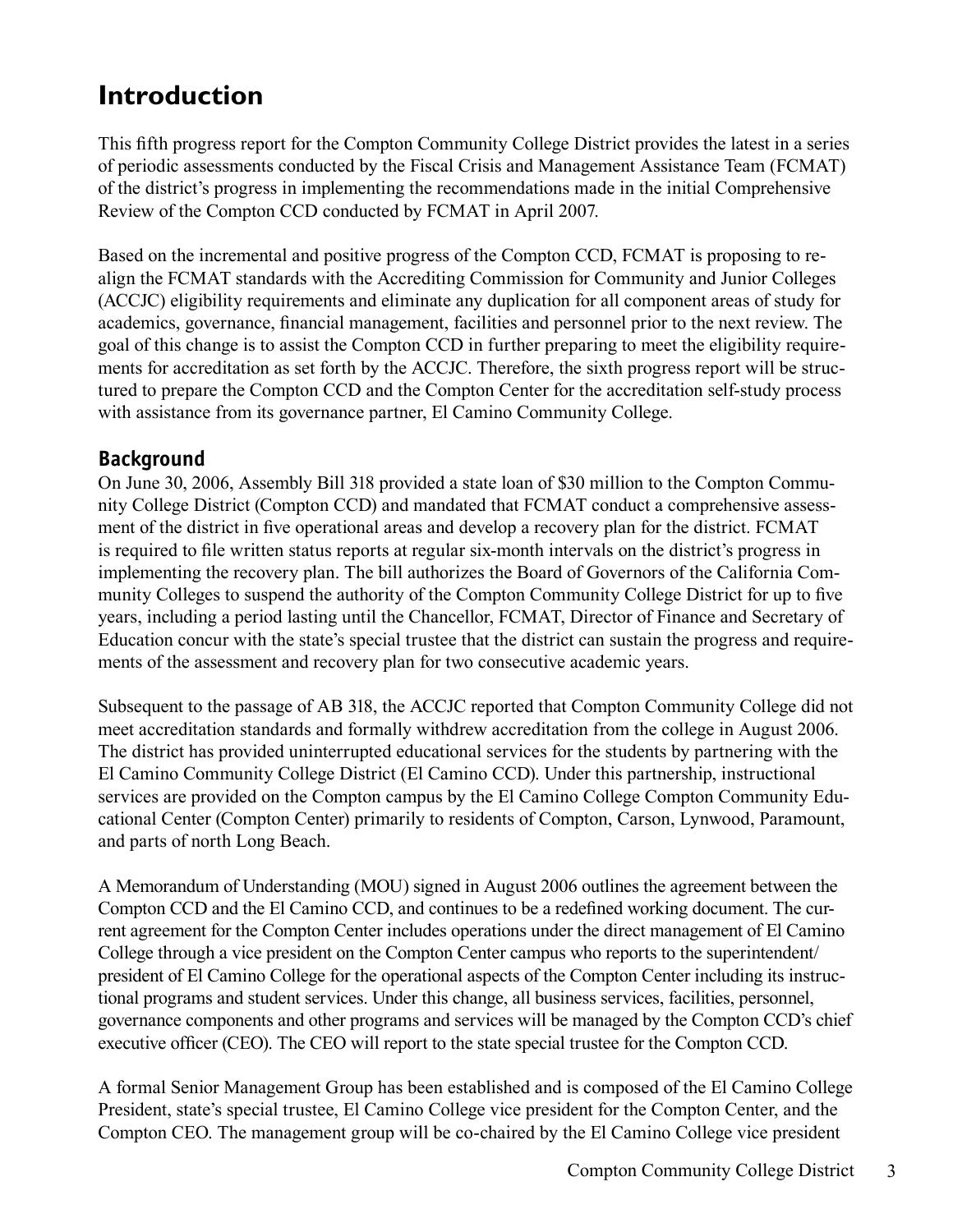for the Compton Center and the CEO for the Compton CCD. The goals and objectives of the Senior Management Group are to monitor and assist the Compton CCD to meet the ACCJC accreditation standards and regain local governance authority with full ACCJC (WASC) accreditation. The following organizational chart had not been formally approved prior to the completion of FCMAT's review:

#### Revised Organizational Chart



The provisions of AB 318 and the concurrent loss of the Compton CCD's accreditation are unprecedented and have presented an extremely complex governance and organizational structure to allow Compton CCD to continue offering accredited courses. Compton College is the first California public community college to lose its accreditation, have a special trustee appointed to administer the college district, have the authority of its elected governing board suspended by legislation, and receive a multimillion-dollar state loan to continue operations. The transition of instructional procedures and systems has been challenging, including establishing the proper reporting relationships, lines of communication, and the appropriate names and references for that part of the college now operating under the auspices of the El Camino CCD as the Compton Center and that part still operating as the Compton CCD.

As the Compton CCD continues to address both the operational deficiencies that led to the loss of local governance and accreditation, FCMAT's work with the Compton CCD and the Compton Center is intended to assist the district in improving its basic operations for an eventual return to local governance, and in taking the necessary steps to regain its accreditation.

FCMAT has developed a set of legal and professional standards to provide a standards-based assessment process for these reviews and has aligned these standards with the standards of the ACCJC. This standards-based process and a rubric to rate the standards is explained further in this report.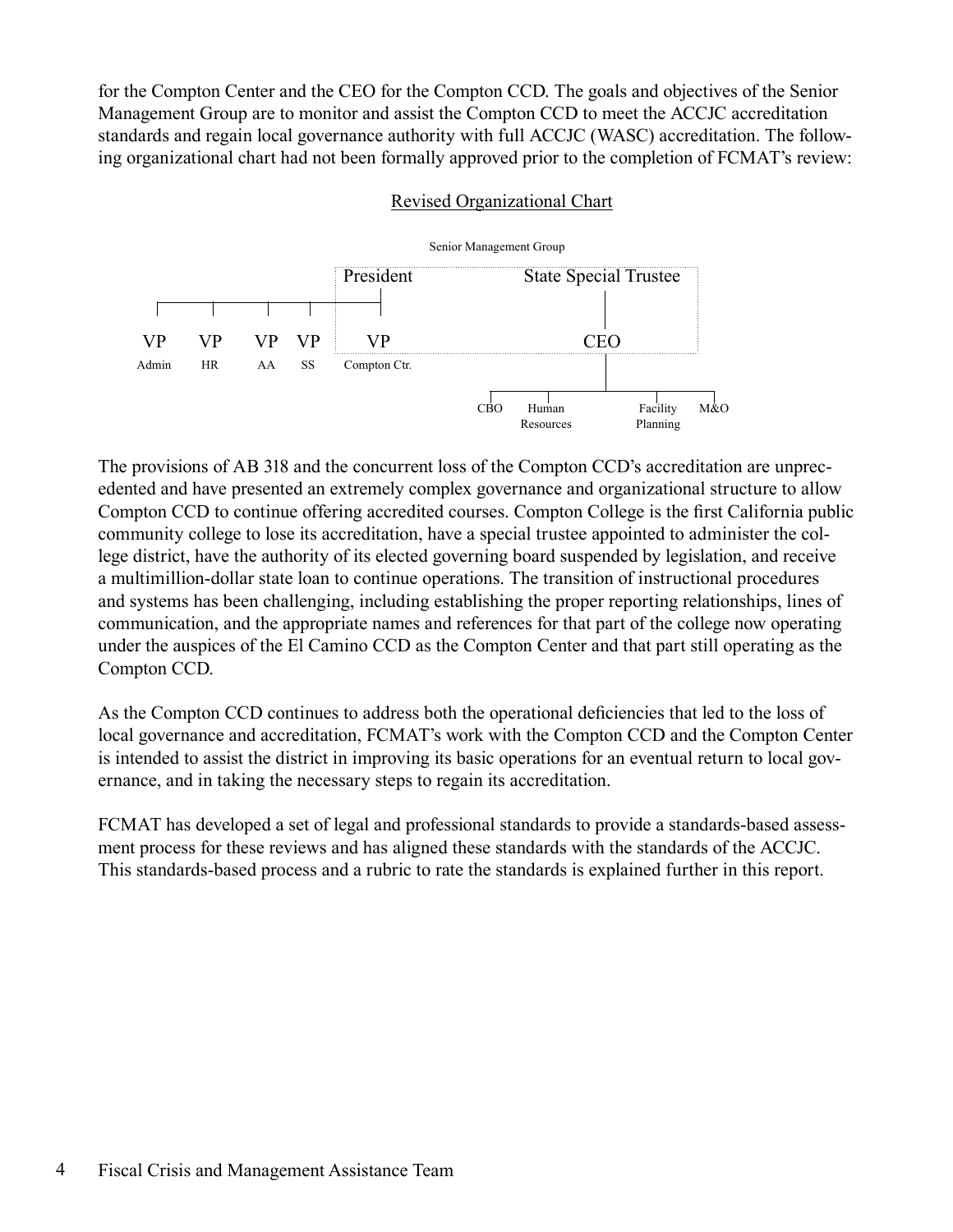#### **Use of FCMAT Professional and Legal Standards**

Since 1998 the Fiscal Crisis and Management Assistance Team (FCMAT) has been engaged in assisting California K-12 school districts under state administration to return to local governance. FCMAT developed a standards-based assessment tool as part of this work, and has adapted it for use in assessing and monitoring the Compton CCD. FCMAT professional and legal standards are being used together with the standards of the ACCJC, as Compton CCD must not only strive to return to fiscal solvency and local governance but must meet the eligibility requirements for accreditation.

For each ACCJC standard, appropriate FCMAT standards from the operational areas of Community Relations and Governance, Academic Achievement, Personnel Management, Financial Management and Facilities Management have been used to measure progress on the ACCJC standards. The AC-CJC will conduct its own independent review to determine when accreditation will be restored to the Compton CCD. Based on the incremental and positive progress of the Compton CCD, FCMAT is proposing to realign the current FCMAT standards with the ACCJC standards and eligibility requirements for all component areas of study (academics, governance, financial management, facilities and personnel) prior to the next review period. The goal of this change is to assist the Compton CCD in further preparing to meet the eligibility requirements for accreditation as set forth by the ACCJC.

Each professional and legal standard has been scored, on a scale of 0 to 10, as to the Compton CCD's implementation of the standard at this point in time. These ratings provide a basis for measuring the district's progress in subsequent reporting periods.

The following represents a definition of terms and scaled scores. The single purpose of the scaled score is to establish the baseline of information by which the district's future gains and achievements in each of the standards can be measured over time.

#### **Not Implemented** (Scaled Score of 0)

There is no significant evidence that the standard is implemented.

#### **Partially Implemented** (Scaled Score of 1 through 7)

A partially implemented standard lacks completeness, and it is met in a limited degree. The degree of completeness varies as defined:

- 1. Some design or research regarding the standard is in place that supports preliminary development. (Scaled Score of 1)
- 2. Implementation of the standard is well into the development stage. Appropriate staff is engaged and there is a plan for implementation. (Scaled Score of 2)
- 3. A plan to address the standard is fully developed, and the standard is in the beginning phase of implementation. (Scaled Score of 3)
- 4. Staff is engaged in the implementation of most elements of the standard. (Scaled Score of 4)
- 5. Staff is engaged in the implementation of the standard. All standard elements are developed and are in the implementation phase. (Scaled Score of 5)
- 6. Elements of the standard are implemented, monitored and becoming systematic. (Scaled Score of 6)
- 7. All elements of the standard are fully implemented, are being monitored, and appropriate adjustments are taking place. (Scaled Score of 7)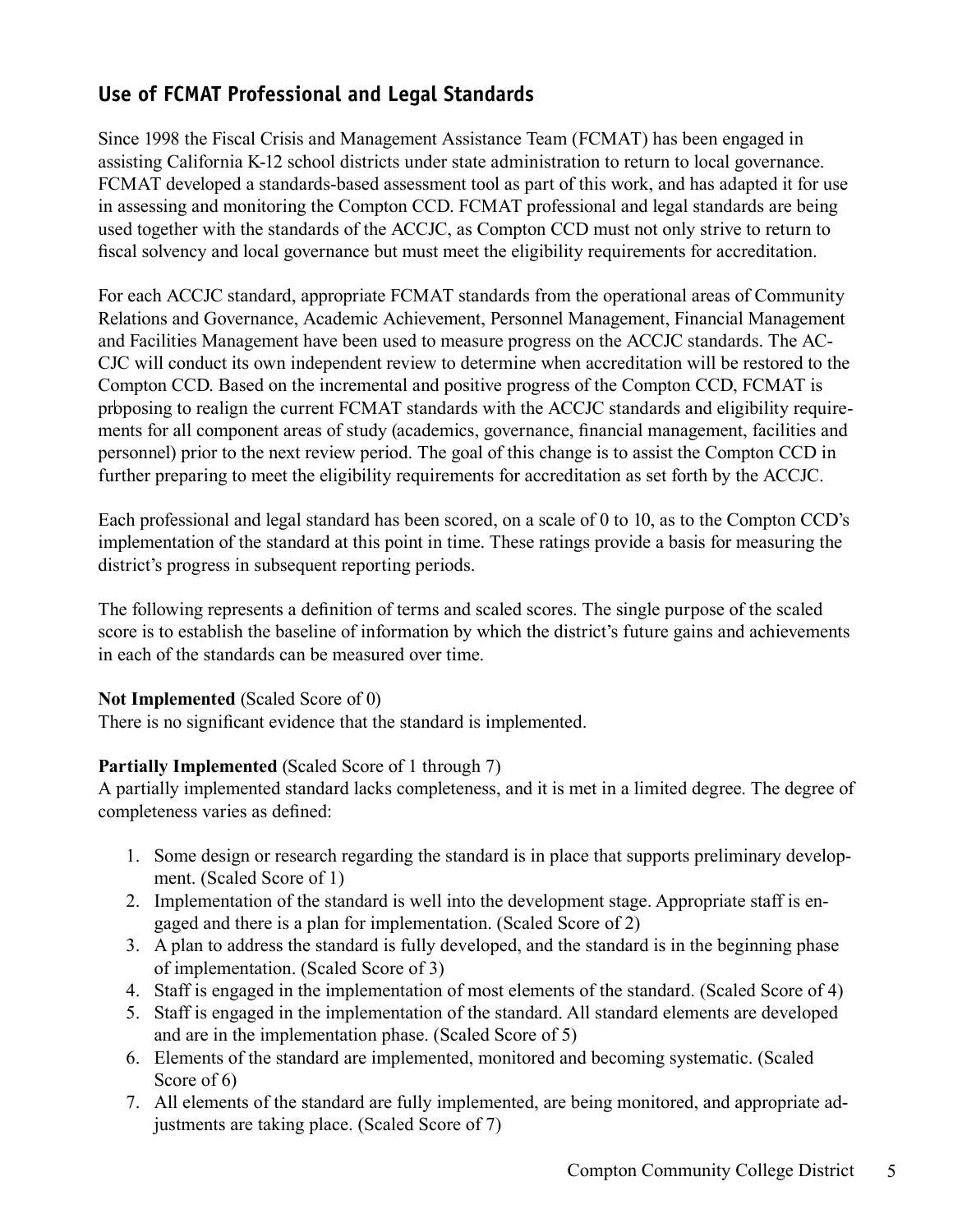#### **Fully Implemented (Scaled Score of 8-10)**

A fully implemented standard is complete relative to the following criteria:

- 8. All elements of the standard are fully and substantially implemented and are sustainable. (Scaled Score of 8)
- 9. All elements of the standard are fully and substantially implemented and have been sustained for a full school year. (Scaled Score of 9)
- 10. All elements of the standard are fully implemented, are being sustained with high quality, are being refined, and have a process for ongoing evaluation. (Scaled Score of 10)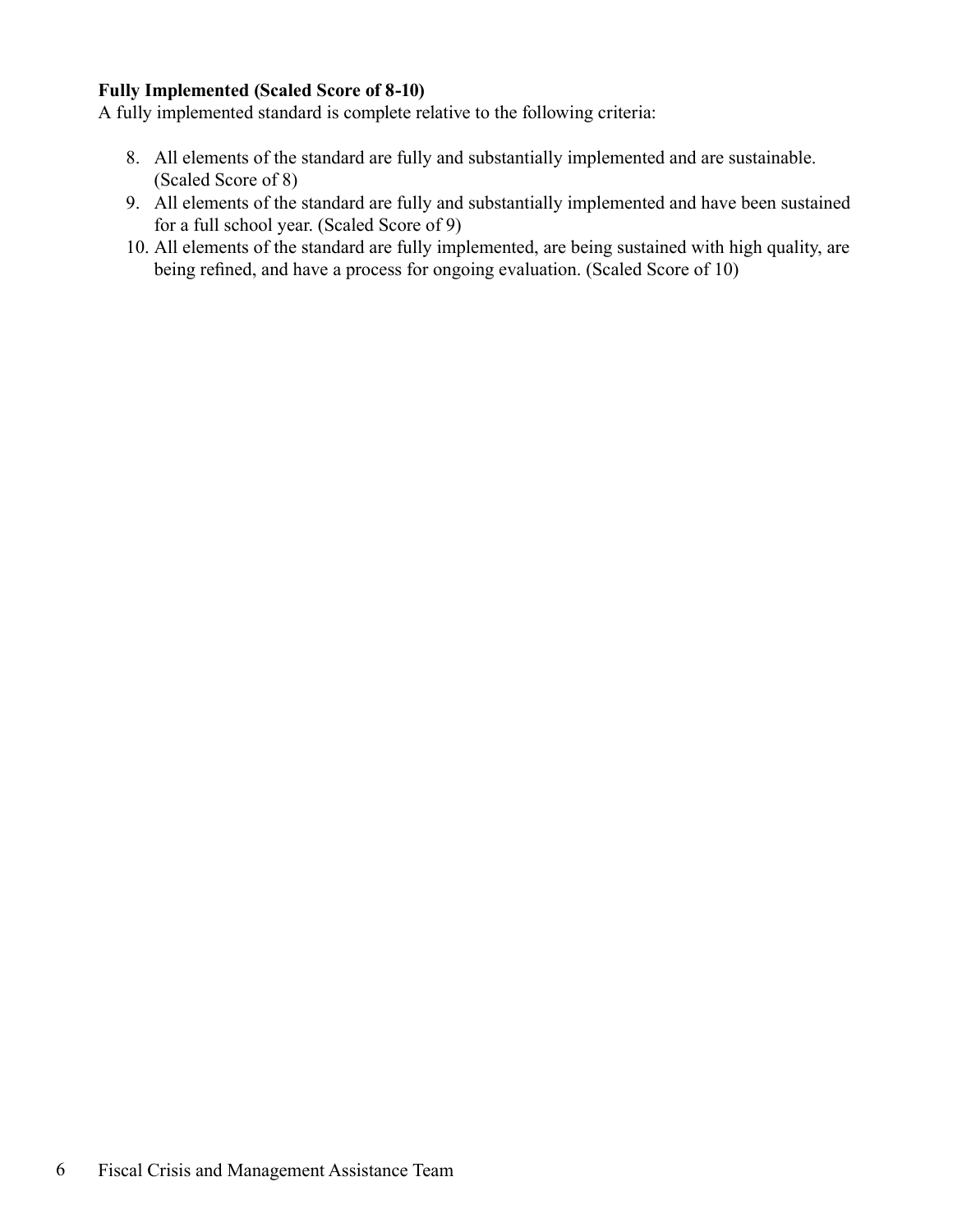#### **Study Team**

The FCMAT team and partners for this fifth progress review included the following agencies and individuals.

#### *Administration and Report Writing – Fiscal Crisis and Management Assistance Team*

- Anthony Bridges, Deputy Executive Officer, CFE
- Laura Haywood, Public Information Specialist

#### *Financial Management – Fiscal Crisis and Management Assistance Team*

- Anthony Bridges, Deputy Executive Officer, CFE
- Deborah Deal, Fiscal Intervention Specialist, CFE
- Marisa Ploog, Fiscal Intervention Specialist, CPA
- John Von Flue, Fiscal Intervention Specialist
- Andrew Prestage, Management Analyst

#### *Academic Achievement – California Collegiate Brain Trust*

- Shirley Kelly, Retired Community College President
- Peggy Moore, Retired Community College Vice President of Instruction
- Yasmine Delahoussaye, Vice President, Student Services, LA Valley College

#### *Personnel Management – Fiscal Crisis and Management Assistance Team*

- Deborah Deal, Fiscal Intervention Specialist, CFE
- John Von Flue, Fiscal Intervention Specialist

#### *Facilities Management – Fiscal Crisis and Management Assistance Team*

- Anthony Bridges, Deputy Executive Officer, CFE
- Deborah Deal, Fiscal Intervention Specialist, CFE
- Marisa Ploog, Fiscal Intervention Specialist, CPA
- John Von Flue, Fiscal Intervention Specialist

#### *Community Relations and Governance – California School Boards Association*

- Shirley Kelly, Retired Community College President
- Peggy Moore, Retired Community College Vice President of Instruction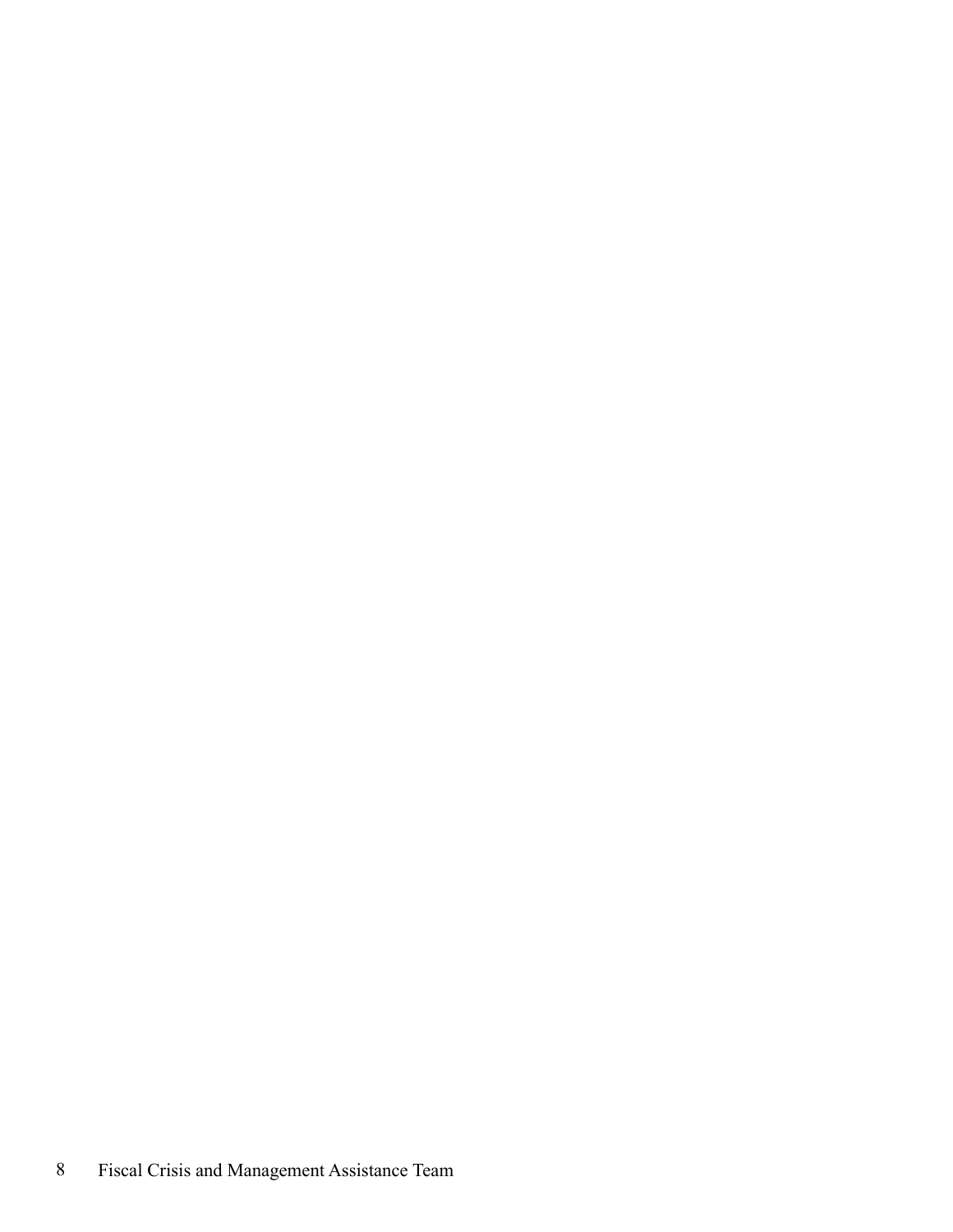# **Executive Summary**

#### **Summary of Progress**

As described in this fifth progress review, much improvement has been noted in all operational areas of the Compton Community College District (Compton CCD) and the El Camino Community College Compton Educational Center (Compton Center). Ratings for all five components continue to increase overall as compared with the previous reporting period. The average ratings of the standards within each ACCJC standard show moderate increases, and a greater number of standards have scores that exceed four.

The transition under the partnership between the Compton CCD and the El Camino CCD continues to progress under the leadership of the state special trustee, chief executive officer and El Camino College executive management team. Specific organizational roles and responsibilities of the governing entities and administrators continue to evolve and be clarified as they apply to the Compton CCD and the Compton Center. Reporting relationships are now clearly communicated for all faculty, staff and students to navigate properly.

From a governance perspective, the special trustee provides decision making authority in lieu of the governing board and personnel commission. The CEO of the Compton CCD reports directly to the state special trustee, and the El Camino College vice president of the Compton Center reports to the superintendent/president of the El Camino CCD. This proposed organizational structure was undergoing review during FCMAT's fieldwork and had not been formally approved. FCMAT recommends that continued discussions occur and that the governance partners ratify this revised proposal to clarify roles and responsibilities under the Memorandum of Understanding. The Compton CCD requires active leadership from both the special trustee and the CEO to assist the Compton CCD in developing and sustaining the internal capacity required to eventually return the college to local governance and regain its accreditation.

Positive progress has been made in advancing long-range planning for the Compton Center. The state special trustee, CEO and El Camino College executive management team have initiated planning strategies, implemented needed improvements, and brought organizational balance to the unique organizational reporting structure of the governance partners. Provisions of the MOU continue to ensure that the El Camino College Board of Trustees is engaged in issues of policy affecting students at the Compton Center.

The state special trustee and CEO continue to embrace the positive changes since the last progress report in all areas of the standards-based review by FCMAT. All elected members, including three newly elected members of the board, continue to sit at the dais and participate in the business and academic operations of the meeting. The board members, along with the special trustee and CEO, have also begun to engage in a series of trainings with the Community College League of California (CCLC) to address expectations, responsibilities, and board roles and policies. The CCLC is a nonprofit public benefit corporation whose voluntary membership consists of all 72 local community colleges. The league provides services to community college districts in six areas that include education programs, research and policy analysis, fiscal service programs, governmental relations, communications, and governance of athletics.

Communications at the Compton Center have continued to improve significantly with each FCMAT review. Interviewees continue to describe the organization and flow of critical information as effective and transparent for students, faculty and community members. All plans for internal and exter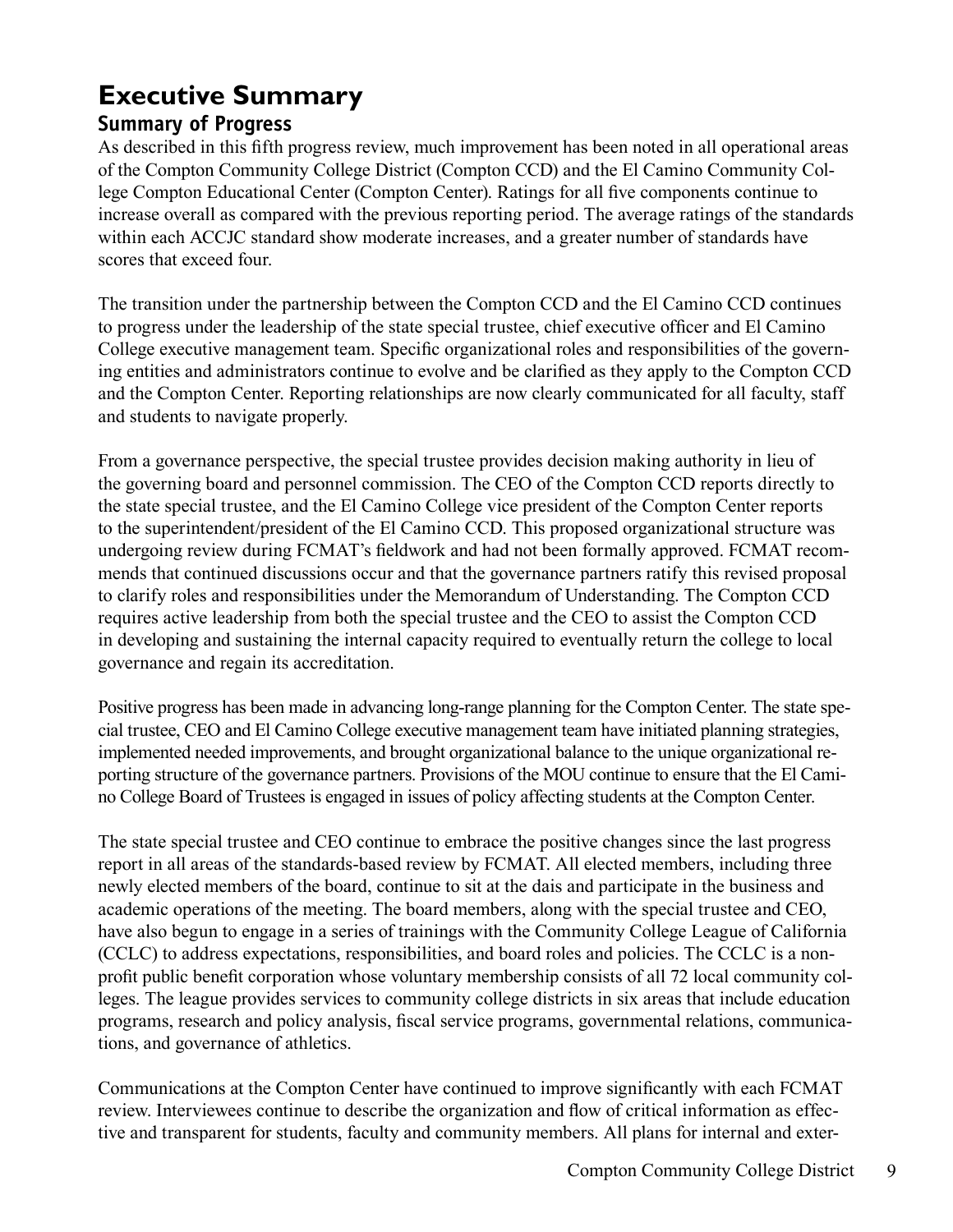nal communication have been developed or proposed. The Compton Center has created a comprehensive communications plan to combat factual inaccuracies, streamline the dissemination of information and improve opportunities for positive two-way feedback for all faculty and students.

During the fourth reporting period the previous lack of confidence regarding the college's financial condition and fiscal practices due to the constant turnover with the position of chief business official (CBO) has stabilized with the hiring of a new CBO. Prior to the hiring of the current CBO, a retired chief business official filled the CBO position. The interim CBO has provided solid leadership and financial strategies to address serious questions about the capability of the college's business office staff to manage its resources, conduct its fiduciary responsibilities and sustain its financial condition. As noted in the report, the CBO has departed the district effective July 31, 2010. Sustainability of the accomplishments made during this review and the structure of operations may be difficult without the strong leadership of an interim CBO and expeditious employment of a qualified replacement.

The Compton CCD has utilized both Datatel and PeopleSoft, a financial reporting software system also used by the Los Angeles County Office of Education (LACOE). Although the conversion has been successfully made, the district's financial reporting processes are compounded because of the reconciliation of multiple financial reporting systems. A combination of both financial systems is utilized in preparation of the Form 311A and 311Q reporting since the payroll transactions post immediately into PeopleSoft and are timelier for financial reporting and payroll requirements by LACOE. There is little interaction and communication between these two operating systems, and a manual monthly reconciliation process performed by the accounting staff is very time consuming and labor intensive. Estimates range from 32 to 48 hours per week are required to maintain and reconcile the two sets of general ledgers depending on the various fluctuations and reporting requirements throughout the fiscal year. As previously recommended, transitioning from the current dual operating systems to one would be advantageous for consistent and timely reporting of financial data and reducing workload, and would lessen the risk of accounting errors and/or omissions subject to audit findings.

The Compton CCD continues to face major challenges with its campus and facilities as the row buildings are old and in critical need of repair. Significant safety concerns have been identified with inadequate drainage and insufficient electricity, including external lighting. Compton CCD and El Camino College staff have successfully completed a Facility Infrastructure Master Plan that includes underground utilities, technology, security, storm drainage and site lighting.

The Compton Center has made incremental progress toward meeting the FCMAT Academic Achievement standards. Student enrollment is increasing, and recent recruiting efforts have been extremely successful. The review team found larger class sizes and more students in attendance during this latest visit. The academic program for the Compton Center has been restructured, utilizing the curriculum from El Camino College, and course schedules have been realigned to mirror the time schedules used on the El Camino campus. The course schedule has been refined to eliminate the problems of under- and over-enrollment observed by the review team during previous visits, and classes are scheduled with a common change time so there are fewer overlapping class sections.

Although improvement was noted by the review team, the Compton Center continues to have problems related to long-range institutional planning, scope and quality of the written curriculum, quality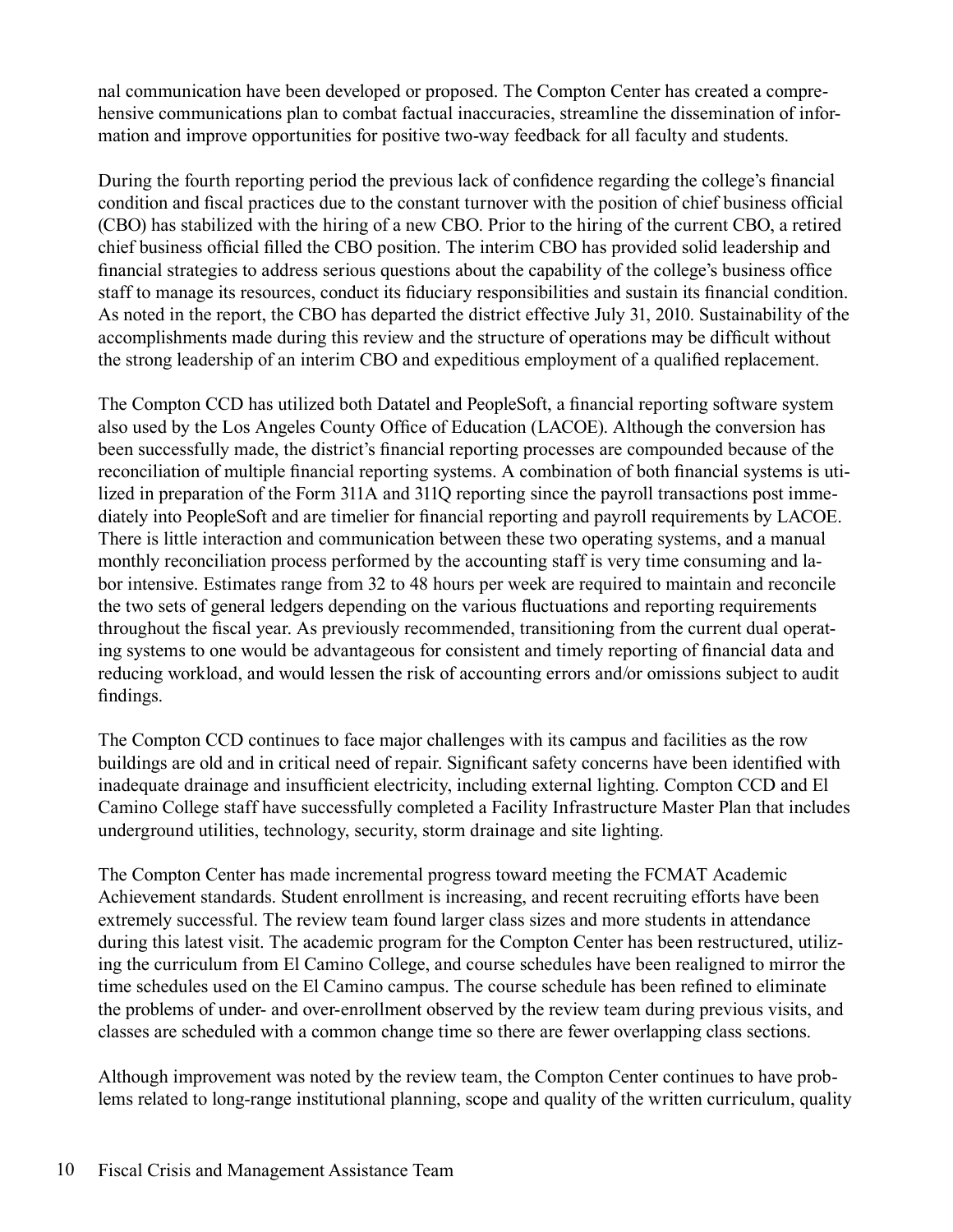of classroom instruction, mechanisms for program assessment and accountability, and faculty professional development.

The recovery process for the Compton CCD and Compton Center requires much time and improvement and will proceed with incremental steps. The partnership between the Compton CCD and the El Camino CCD remains strong, and the entities are more confidently navigating through this unique and complex circumstance with a new organizational proposal.

FCMAT continues to anticipate that the Compton Community College District, with the assistance of its governance partner, the El Camino Community College District, will make the progress necessary to return to local governance and to re-establish eligibility requirements for accreditation.

#### **Return to Local Governance**

Assembly Bill (AB) 318 amended Education Code Section 71093 to allow the Board of Governors to authorize the chancellor to suspend the authority of the Compton Community College District Board of Trustees to exercise any powers or responsibilities or take any official actions with respect to the district's management. Suspension may be authorized for a period up to five years from the effective date of AB 318 of the 2005-06 regular session, plus a period lasting until the chancellor, the Fiscal Crisis and Management Assistance Team, the Director of Finance, and the Secretary for Education concur with the special trustee that the district has, for two consecutive academic years, met the requirements of the comprehensive assessment and recovery plan.

The initial *Comprehensive Report, April 2007* assessed the Compton CCD using 335 professional and legal standards in five areas of district operations. The standards were aligned to the four standards of the Accrediting Commission of Community and Junior Colleges (ACCJC) to develop specific recommendations for operational improvements that would prepare the district to return to fiscal solvency and local governance and enhance its readiness to re-establish accreditation. Scaled scores were assigned for each standard to provide a baseline measure of the district's implementation of the standards as of fall 2006**.** Each standard was measured and a scaled score from zero (not met) to ten (fully met) was applied.

To focus the district's efforts on recovery, FCMAT selected a subset of these 335 standards in consultation with the appointed special trustee. The standards were selected as having the highest probability, if addressed successfully, to assist the Compton CCD with recovery. The 183 standards selected are identified in bold print in the Tables of Standards in later sections of this report. They were the focus of the recent visit and assessment, and will continue to be the focus of each progress review. An average of the scores for the subset of standards in each of the ACCJC standards was determined and became the baseline of data against which the district's progress can be measured over time, during each review and assessment.

Based on the incremental and positive progress of the Compton CCD, FCMAT is in the process of realigning the standards with the ACCJC eligibility requirements and eliminating any duplication for all component areas of study (academics, governance, financial management, facilities and personnel) prior to the next review. The goal of this change is to assist the Compton CCD in further preparing to meet the eligibility requirements for accreditation as set forth by the ACCJC.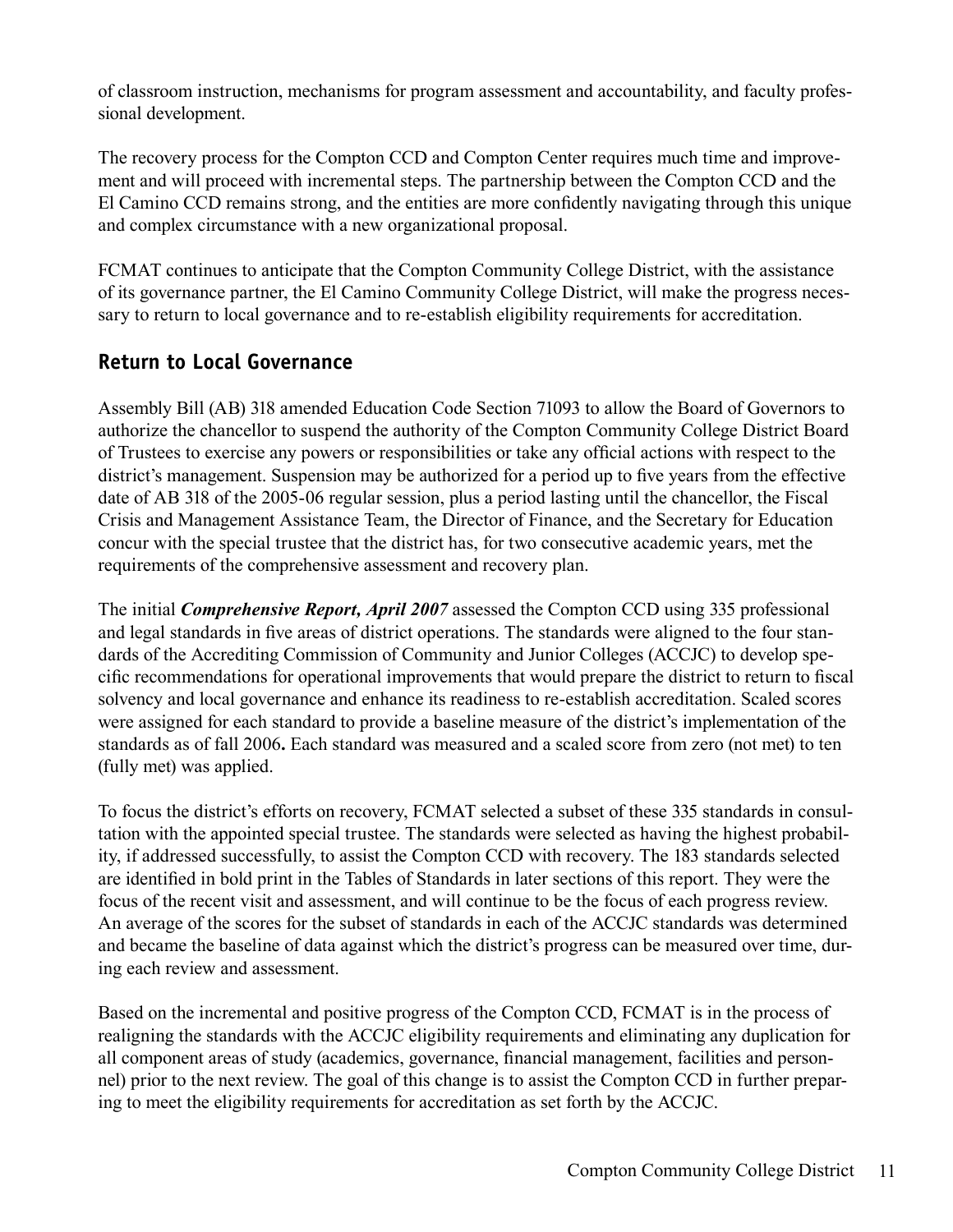The district is not required to reach a scaled score of 10 in each of the selected standards, but is expected to make steady progress that can be reasonably sustained. It is reasonable to expect that the district can reach an average rating of at least a six, with no individual standard scored less than a four, in the subset of standards identified under ACCJC standards I, II and IV, and ACCJC standards III-A, III-B, and III-C/D. ACCJC Standard III, which deals with how the district manages its resources, has been subdivided into three sections, to provide an average for the operational areas of human resource management, physical resource (facilities) management and financial resource management.

When the average score of the subset of standards within an ACCJC standard or standard subdivision reaches a level of six, progress is considered to be substantial and sustainable, no individual standard in the subset is below a four, and the district has sustained the standards for two consecutive academic years, this particular operational area or component could be considered for return to the local district governing board. It is conceivable that the governing board will regain local authority incrementally as the criteria are met in each of the ACCJC standard areas.

The full return of legal powers and responsibilities to the district board is based on the concurrence of the Chancellor, the Director of Finance and the Secretary for Education with the assessment of the special trustee and FCMAT that the district has, for two consecutive academic years, met the requirements of the comprehensive assessment and the recovery plan, and that future compliance is sustainable. To meet the requirements and sustain the standards, the Compton CCD will need to remain financially solvent and demonstrate its ability to hire and monitor its own staff without external assistance.

The Accrediting Commission of Community and Junior Colleges will conduct its own assessment of the district to determine the eligibility requirements for the district's accreditation.

#### **Recovery Plan**

The *Compton Community College District Comprehensive Review, April 2007* assessed the district using 335 professional and legal standards and provided an in-depth review and a baseline score for each standard. A subset of standards in each of the ACCJC standards areas was identified to assist the district in focusing its efforts to more successfully achieve recovery and a return to local governance. This subset of standards is the focus of this fifth progress report and the ongoing progress reviews to be conducted in the future. Although all professional and legal standards utilized in the comprehensive assessment process are important to any district's success, this identified subset of standards will enable the district to focus its efforts to more quickly return to local governance and re-establish its accreditation.

FCMAT, with the collaboration of the special trustee, identified a subset of 186 standards in the four ACCJC standards areas to be reviewed during each progress review. Three of those standards have been eliminated for this fourth progress review because they are repetitive of other standards or are not applicable to the college or district.

27 (now 26) of 37 standards in ACCJC Standard I-A and I-B, Mission and Effectiveness 16 (now 15) of 28 standards in ACCJC Standard II-A, II-B and II-C, Student Learning 40 of 82 standards in ACCJC Standard III-A, Human Resources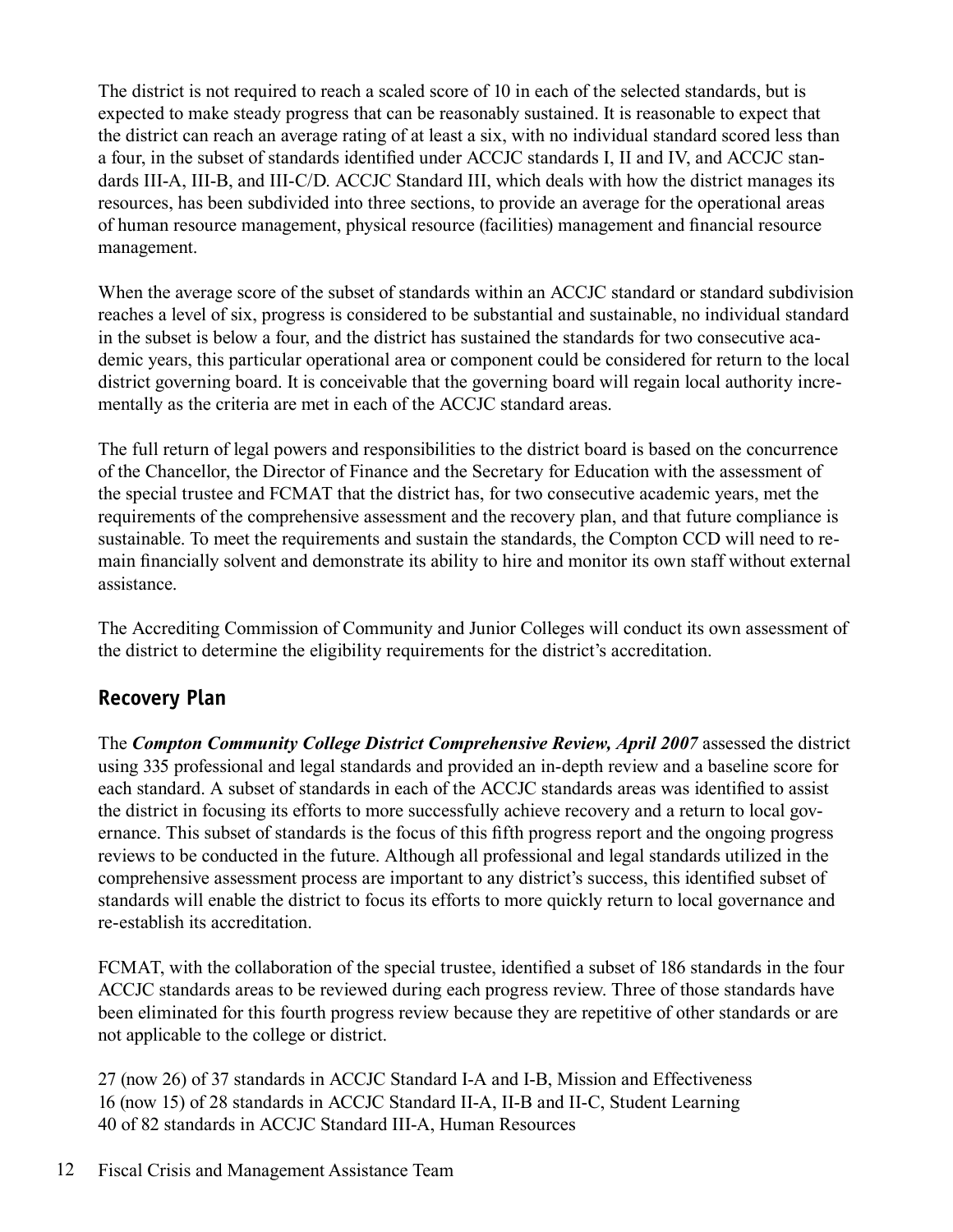- 41 (now 40) of 71 standards in ACCJC Standard III-B, Physical Resources
- 41 of 88 standards in ACCJC Standard III-C Technology, and III-D Financial Resources
- 21 of 29 standards in ACCJC Standard IV-A and IV-B, Leadership and Governance

The subset of standards is identified in bold print in the Table of Standards displayed in each ACCJC standard section. Each progress review assesses only the identified subset of standards.

Later sections of this report provide greater detail on each of the standards in the identified subset of standards. For each standard, a description is provided of the district's progress in implementing the standard, and a rating, on a scale of 0-10, is provided of the district's progress at this point in time.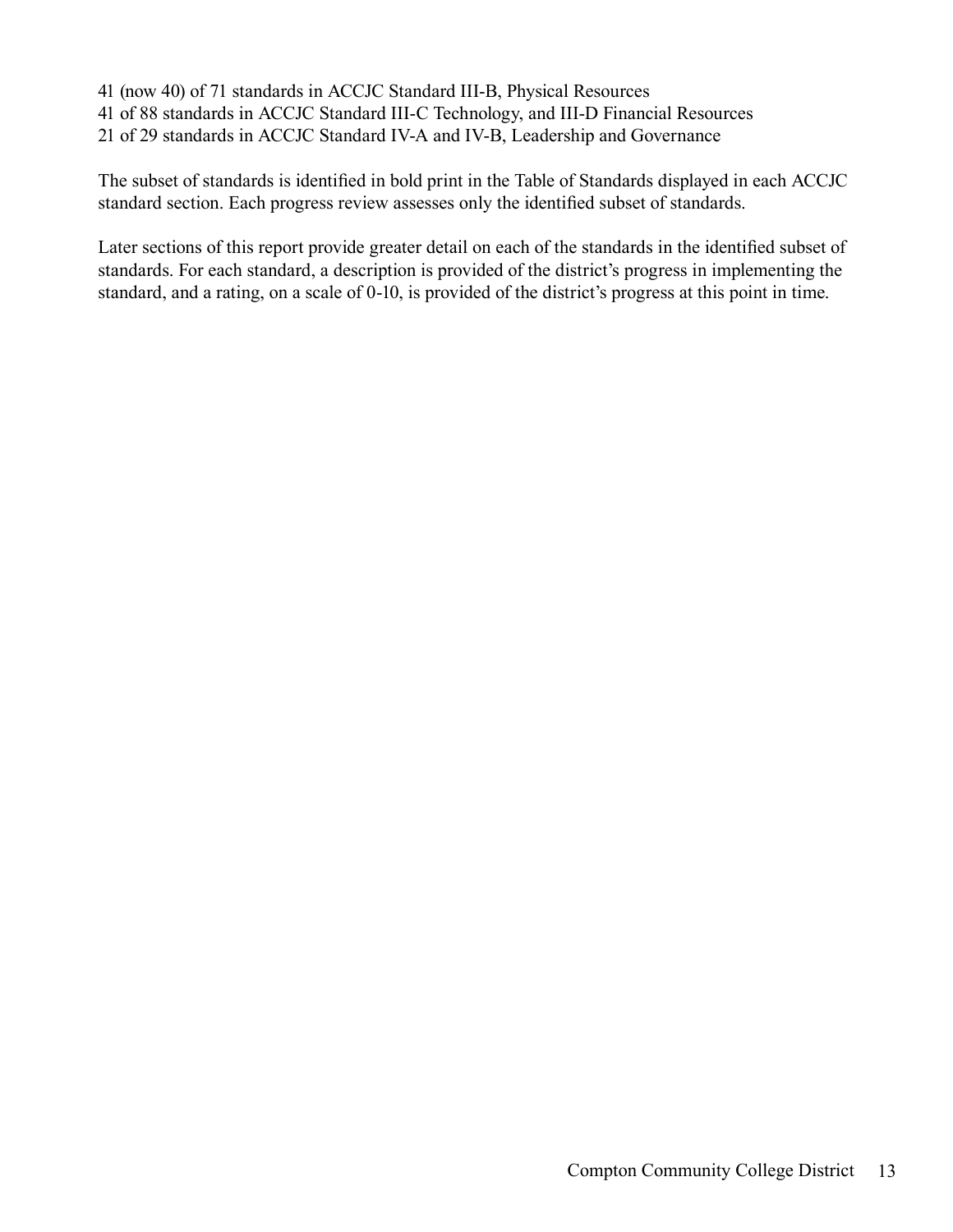#### **Summary Table of Progress**

An average of the identified subset of FCMAT standards within each ACCJC standard area was calculated to provide a summary of the district's progress in that area. The average ratings from the *Comprehensive Report, April 2007* of the identified subset of standards provided a baseline of data against which the district's progress can be measured during each review.

| <b>Standard</b>                                                                                                                                                     | No. of<br><b>Standards</b><br>in Subset | <b>Number of Standards</b><br>less than 4 |              |              |                |                  |                  | <b>Average Rating</b> |              |              |              |              |              |
|---------------------------------------------------------------------------------------------------------------------------------------------------------------------|-----------------------------------------|-------------------------------------------|--------------|--------------|----------------|------------------|------------------|-----------------------|--------------|--------------|--------------|--------------|--------------|
|                                                                                                                                                                     |                                         | April<br>2007                             | Jan.<br>2008 | July<br>2008 | June<br>2009   | Jan.<br>2010     | July<br>2010     | <b>April</b><br>2007  | Jan.<br>2008 | July<br>2008 | June<br>2009 | Jan.<br>2010 | July<br>2010 |
| <b>ACCJC</b> Standard<br>I-A, Mission, and<br>I-B, Institutional<br>Effectiveness                                                                                   | $26*$                                   | 26                                        | 26           | 25           | 3              | $\boldsymbol{0}$ | $\boldsymbol{0}$ | 1.52                  | 1.96         | 2.19         | 4.81         | 5.74         | 6.07         |
|                                                                                                                                                                     |                                         |                                           |              |              |                |                  |                  |                       |              |              |              |              |              |
| <b>ACCJC</b> Standard<br>II-A, Instructional<br>Programs; II-B,<br><b>Student Support</b><br>Services, and II-C,<br>Library and Learning<br><b>Support Services</b> | $15*$                                   | 14                                        | 12           | 11           | $\overline{0}$ | $\overline{0}$   | $\mathbf{0}$     | 1.75                  | 2.44         | 2.88         | 5.40         | 5.47         | 6.26         |
|                                                                                                                                                                     |                                         |                                           |              |              |                |                  |                  |                       |              |              |              |              |              |
| <b>ACCJC</b> Standard<br>III-A, Human<br>Resources                                                                                                                  | 40                                      | 36                                        | 28           | 20           | 6              | $\boldsymbol{0}$ | $\boldsymbol{0}$ | 1.35                  | 2.83         | 3.95         | 5.53         | 7.00         | 7.60         |
| <b>ACCJC</b> Standard<br>III-B, Physical<br>Resources                                                                                                               | $40*$                                   | 28                                        | 28           | 25           | 2              | $\boldsymbol{0}$ | $\boldsymbol{0}$ | 2.32                  | 2.34         | 2.76         | 6.13         | 6.93         | 7.23         |
| <b>ACCJC</b> Standard<br>III-C, Technology<br>Resources, and III-D,<br><b>Financial Resources</b>                                                                   | 41                                      | 35                                        | 32           | 26           | 8              | $\boldsymbol{0}$ | $\boldsymbol{0}$ | 1.78                  | 2.39         | 2.83         | 4.63         | 6.22         | 6.80         |
|                                                                                                                                                                     |                                         |                                           |              |              |                |                  |                  |                       |              |              |              |              |              |
| <b>ACCJC Standard IV-</b><br>A, Decision-Making<br>Roles and Processes,<br>and IV-B, Board<br>and Administrative<br>Organizations                                   | 21                                      | 17                                        | 17           | 17           | $\mathbf{1}$   | $\boldsymbol{0}$ | $\boldsymbol{0}$ | 2.10                  | 2.14         | 2.71         | 5.33         | 7.10         | 6.61         |

\* One standard eliminated because of redundancy or inapplicability to the college and/or district.

When the average rating of the subset of standards in an ACCJC standards area reaches a six, with no individual standard rated less than a four, FCMAT will recommend to the state chancellor to consider returning that operational area to local governance. Progress continues to be made in each area at this reporting period.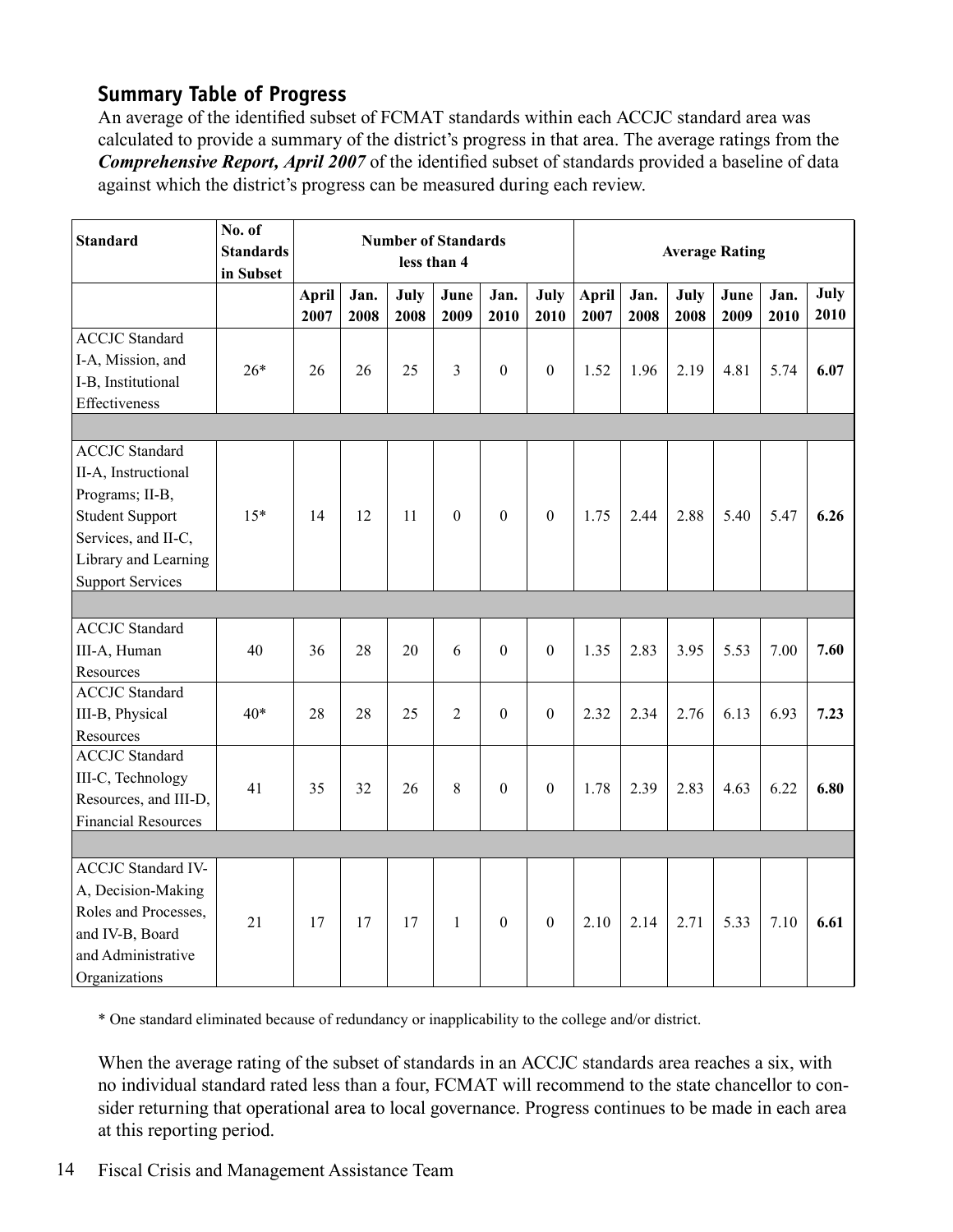### **Overview of Five Operational Areas of Management**

Assembly Bill 318 required FCMAT to conduct a comprehensive assessment of the Compton Community College District and prepare a recovery plan addressing the five operational areas that include financial management, academic achievement, personnel management, facilities management, and governance/community relations. FCMAT aligned the legal and professional standards used to assess these five operational areas with the four standards of the Accrediting Commission for Community and Junior Colleges (ACCJC). Each of the identified subset of standards is presented in greater detail in later sections of this report. This section, however, provides an overall summary of the Compton CCD's management of these five operational areas.

### **Financial Management**

#### *Overview*

The FCMAT team reviewed and assessed 38 financial management standards and prepared a comprehensive assessment based on the findings. Interviews with administrative management, classified staff and observations by FCMAT including supporting documentation show that the college has made significant progress under the direction of the chief business official (CBO). Several board policies and administrative regulations have been implemented during this reporting period to strengthen the internal structure in the finance area. In addition, processes for budget development, budget monitoring, requisition processing, bidding, contracting and other accounting functions have been implemented and are in practice. The business department has created a solid foundation with an emerging operating structure that is both effective and efficient.

Effective July 31, the CBO voluntarily resigned and left the district. Shortly following the departure of the CBO, additional resignations by the accounting supervisor and one senior account clerk have left an additional void in the business office. The departure of these employees will have a short-term impact on maintaining the positive progress made during this reporting period. The CBO provided significant experience, structure and guidance to staff and set forth high expectations for accurate and timely financial information. Sustaining these accomplishments and the operational structure may be difficult without the strong leadership of an interim CBO and expeditious employment of a qualified replacement.

#### *Internal Control Climate*

Demonstrated integrity and ethical behaviors by management on a daily basis sets forth the expectation for all members of the organization and creates an environment of high ethical and moral value. The presence of internal controls creates a strong foundation to deter fraud or illegal practices. Management-level personnel had previously demonstrated improvement in this area evidenced by numerous board policies and administrative regulations. The special trustee, CEO and El Camino CCD executive management continue their efforts to communicate organizational expectations to employees during staff meetings but need to demonstrate that an effective fraud reporting program is in place through the implementation of the adopted board policies and administrative regulations. This provides visibility and an awareness of management's intent to maintain a high level of focus on fraud deterrence and prevention.

The principal mechanism for deterring fraud, misappropriation of funds or other illegal practices in an organization is a strong system of internal controls. Effective internal control processes provide reasonable assurance that operations are effective and efficient, that the financial information produced is reliable, and that the district is operating in compliance with all applicable laws and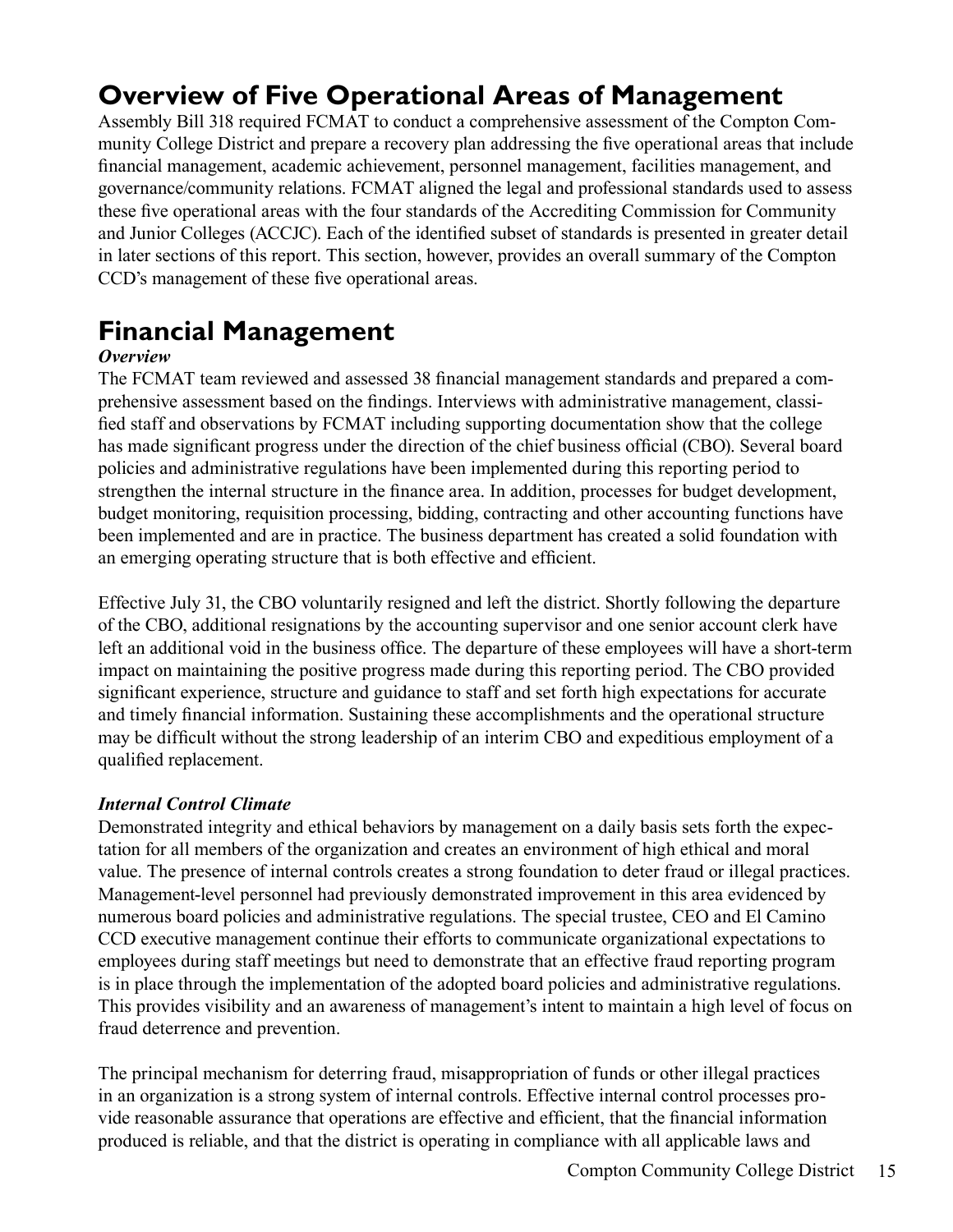regulations. The internal control structure includes the policies and procedures used by district staff, accounting and information systems, the work environment and the professionalism of employees.

Compton CCD and El Camino CC share the internal auditor position, which was created to identify processes and procedures that protect against irregularities and illegal acts. During this reporting period, the internal auditor position, previously shared equally between the partners, was eliminated at the Compton location effective June 30, 2010. As recommended in the previous comprehensive report, the district is proceeding with hiring a full-time internal auditor to work exclusively for the Compton campus. Until a new internal auditor is hired, the existing internal auditor should continue to serve both campuses because this position is essential and critical to sustain the college's progress and to initiate the proper internal controls in key operational areas.

As previously mentioned, the district continues to operate two separate financial reporting systems that must be continually reconciled. This process requires intensive labor hours and duplicative work by the accounting staff. In addition, manually updating data from one operating system to another increases the risk of errors and omissions. Systems are rarely in sync due to timing differences and are viewed by external auditors and the FCMAT team as discrepancies, which are characterized as material weakness in the accounting systems.

#### *Budget Process and Communications*

Improved communication regarding budgetary information was evident throughout the organization. The team reviewed memorandums, board presentations, monthly financial updates to the board, campuswide employee meetings and information provided to the budget committee. The Planning and Budget Committee met several times during this reporting period and received detailed information regarding the budget assumptions and projections for the 2010-11 fiscal year. Monthly board agendas show that the CBO presented updates on the current operating budget and provided information on budgetary issues at the state level that had an impact on the 2010-11 budget for the district. Multiyear projections including assumptions for enrollment, revenue and expenditures provided management and the board valuable information upon which to make hiring decisions and the ability to correlate district goals with available funds for the upcoming academic year.

The district has fully implemented a budget development process including a calendar of events and deadlines leading up to the budget adoption. This process was open and transparent, involving key constituents and other interested individuals. The budget development process reflected the district's academic goals, staffing needs and facility requirements, demonstrating a clear nexus of planning with the budgeting process. The business office coordinated the budget development plan utilizing Plan Builder. This software tool allowed individual departments to coordinate their goals and plans with the districtwide academic and recovery goals. Department plans include unit goals, multiyear strategic directions, timelines and resources necessary to achieve objectives.

Several campuswide meetings were held for all employees and departments. These meetings were designed to keep all employees informed of the budgetary situation and provided a forum for management to address individual questions. This was informative to all employees of Compton CCD and provided much-needed transparency to the budget development process. The special trustee and CEO are continually informed of budget issues, various staff meetings and statutory financial reporting timelines.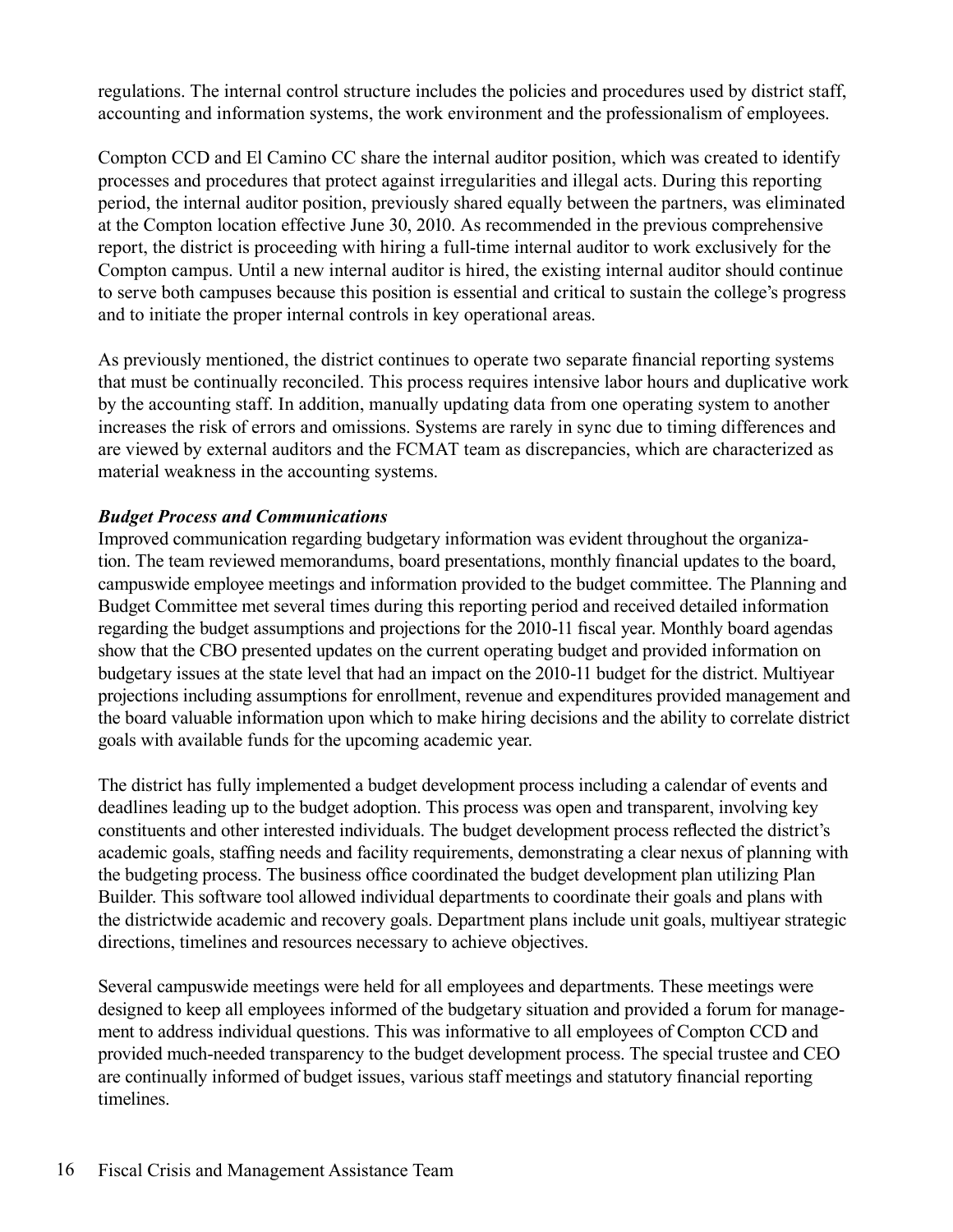After an extensive recruitment process, the permanent CBO position was filled in spring 2009 after a series of turnovers in this position. Now this CBO has separated from service. During the tenure of this CBO, considerable progress was made to establish structure and guidance to the business office staff members. In addition, the CBO continued the implementation process of several procedures initiated by the previous CBO. The CBO position is a key position in the recovery process, particularly for business operations. The district needs stability and strong leadership in the business office to sustain the progress to date.

### **Academic Achievement**

#### *Overview*

The role of the review team is to assess and analyze the extent to which the Compton Center's instructional operations have conformed to 25 priority FCMAT Academic Achievement standards. These standards have been aligned with the ACCJC Accreditation Standards relating to Institutional Mission and Effectiveness (ACCJC Standard I) and Student Learning Programs and Services (AC-CJC Standard II).

The primary goal of the Academic Achievement assessment is to improve student achievement through complete implementation of required programs and recommended strategies. Consistent with this mission is a secondary goal of assisting the Compton CCD to meet the ACCJC accreditation standards and regain its identity as Compton Community College with full ACCJC (WASC) accreditation.

Although responding to the FCMAT standards provides the basis of a review of Center activities, it does not yield an accreditation self-study. The ACCJC has many standards not covered by the current review. Furthermore, the requirement for documentation to support activities (e.g., the assessment of student learning outcomes [SLOs] and the use in improvement of instruction, the relationship between plans and budget, etc.) is very stringent. And while the activities undertaken as part of the FCMAT review will be useful in eventually preparing a self-study, an additional effort will be required on the part of Center staff.

During the visit, the Academic Achievement review team examined Compton Center documents and interviewed members of the administration, the faculty, students, and other key personnel. The Center has made considerable improvement between the previous visit in November 2009 and this reporting period. The organization for academic programs and student services has been changed with the hiring of a vice president who is now responsible for these areas and oversees the work of four deans. This structure provides the Center with a much-needed consistency with the structure of the Torrance campus of El Camino College.

The Center had made progress on some important initiatives at the last visit and had plans to begin others prior to this visit. The Center expected to develop an Educational Master Plan, restart program review, complete planning in technology and student service program areas, work with the faculty on the Torrance campus to develop and implement SLOs in hundreds of courses, continue to refine and implement staff development initiatives and provide training for faculty, write unit plans and deal with an enrollment increase of about 30%.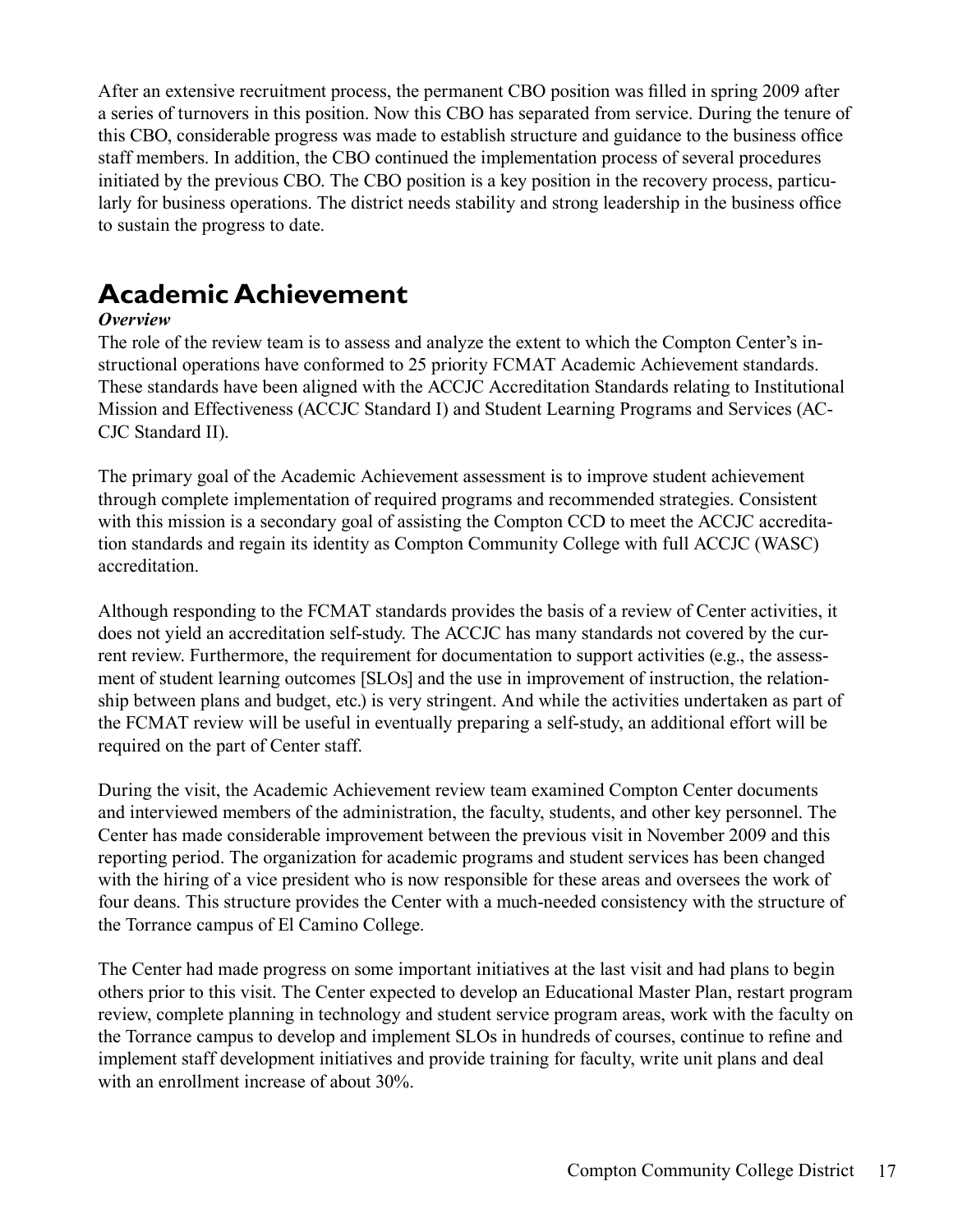#### *Status of Academic Achievement at El Camino College Compton Center*

El Camino College Compton Center has made considerable progress toward meeting the FCMAT Academic Achievement standards since the team visit in fall 2009. At its last visit, the review team noted a number of areas of deficiency in planning, curriculum management and assessment, professional development and progress toward meeting AACJC standards. At this visit, improvement was noted in all of these areas.

The collaborative working relationship between the administrative leadership and the faculty continues to allow planning efforts to move forward. The team found a spirit of dedication among the employees in the academic and student service areas. People are proud of the progress they are making in student recruitment, fuller classes, stronger retention, and collaborative work with the staff at the Torrance campus.

#### *Planning Processes*

Since the last review team visit, progress has been made in developing and implementing both long and short-term plans. The team noted the following:

- The very comprehensive Technology Plan has been adopted and is in use
- The strong Enrollment Management Plan is in place and is being funded. Some activities have been completed. The plan has timelines, identified lead staff members to complete the plan and if needed, an associated budget. The current enrollment increase is at least partly due to the use of this plan
- A successful learning community that began in fall 2009 is continuing in areas involving basic skills
- Outreach programs to both the community and local high schools are meeting success
- Academic programs are engaged in the program review process
- Unit plans are improved and contain more thoughtful analyses of the programs
- The development of a Student Success Initiative plan is under way
- SLOs have been developed for all course and student services programs
- A Library Advisory Committee has been formed

At an earlier visit, the review team noted that the El Camino College Educational Master Plan had been updated, and Compton faculty and staff were part of that effort. However, the Compton Center portion of the plan is only a compilation of current programs. The Center intends to develop its master plan in the near future; the first activity is a visioning exercise.

The unit plans examined by the team were improved over those seen at the last visit. However, they still are generally lacking the prioritization of needs and a tie to the larger planning efforts of the **Center** 

#### *Curriculum*

The curriculum offered at Compton Center is managed and approved by the Curriculum Committee at El Camino College. While two faculty sit as voting members of that body, the ultimate decision about curriculum including the course outlines and the information contained therein is not made solely at the Compton Center.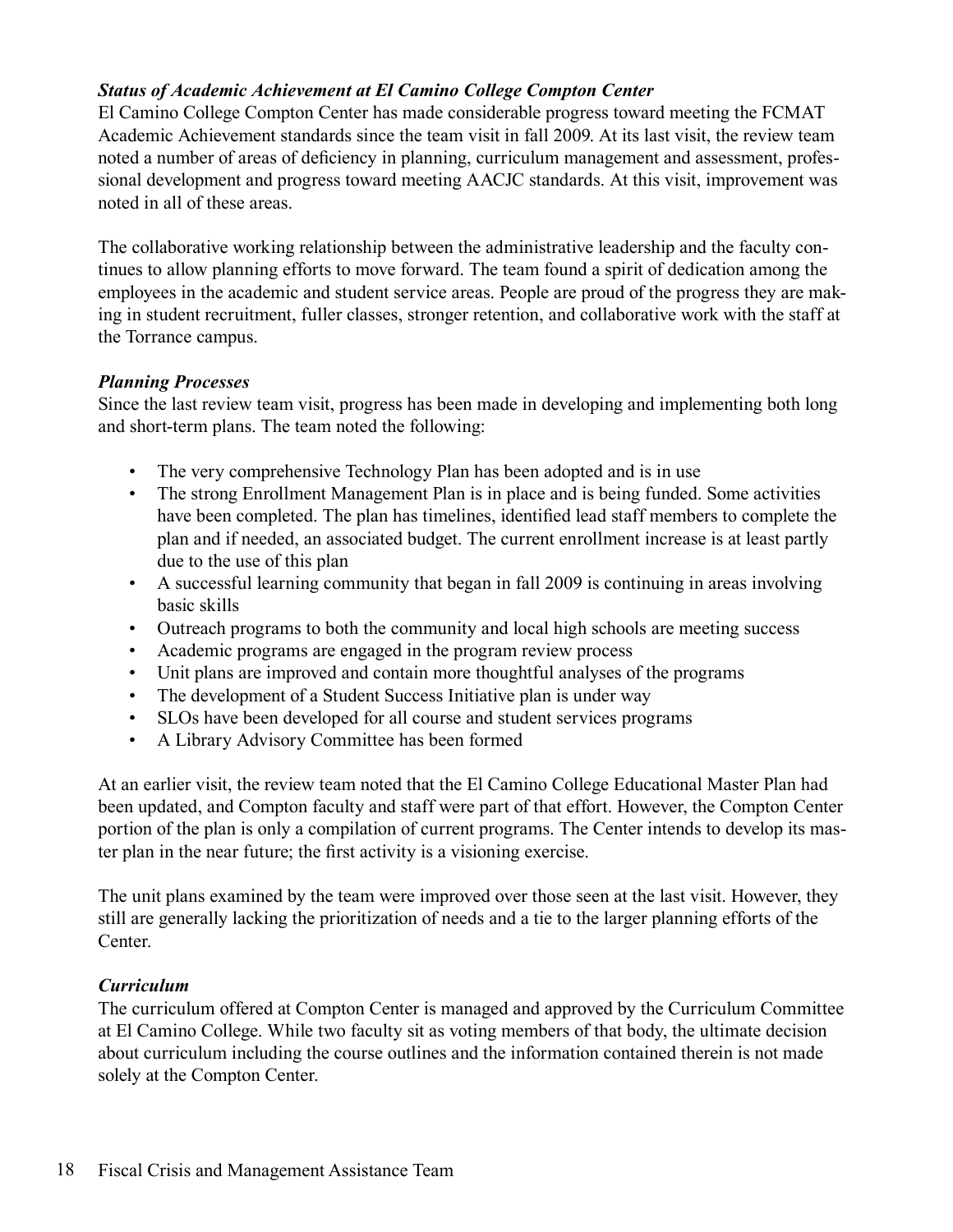The Curriculum Committee at El Camino includes neither SLOs nor the method of their assessment on the course outline of record. Although the team understands this will change beginning in fall 2010, it had not as of this visit. However, the new CurricuNET system will enable an easy linkage between outlines and the SLOs. Faculty at the Compton Center continue to state SLOs on the syllabi that students receive for individual courses. As yet few syllabi give any indication as to how the SLOs will be assessed. All program reviews submitted during the 2009-10 academic year contained at least one SLO and, in some cases, assessment data and suggestions for changes to improve the results.

The student services programs have developed SLOs and have progressed to discussions about the results of their assessment.

The collaborative relationship between the faculty at both campuses (supported by interviews with a number of faculty in various disciplines at Compton) has allowed the Compton faculty to develop courses, approved by the El Camino Curriculum Committee, which meet specific needs in the Compton service area. An example is noncredit English as a Second Language courses.

To fully comply with FCMAT standards and to meet the ACCJC Standard II-A 1c, which establishes the expectation that "the institution identifies student learning outcomes for courses, programs, certificates, and degrees; assesses student achievement of those outcomes; and uses assessment results to make improvements," the administration and faculty of Compton Center need to continue to collaborate with El Camino College personnel to complete the design of SLOs for courses and programs and assessment tools to measure program and course effectiveness for student learning. SLOs must be assessed and the results used to improve instruction. Documentation must be available to show these activities.

#### *Instructional Strategies*

Each Compton Center faculty member was expected to create an individual development plan based on what was learned in a review process conducted by outside faculty members. The plans were to be developed as part of the faculty evaluation process. The team found that the development of these plans has faltered somewhat. However, many faculty are engaged in faculty development activities, most notably the training in OnCourse.

Compton Center faculty are developing course syllabi based on the El Camino College course outlines. The faculty have adopted a template for the syllabi that includes several required components, including SLOs and the techniques of assessing them. A random sample of course syllabi showed that the faculty usually included at least one SLO for the course. Few course outlines gave any indication of how this SLO would be assessed.

No system is in place to provide data necessary to monitor the effectiveness of curriculum and instruction in preparing English language learners for transition to basic skills, credit, and transfer courses. A system exists to monitor data on course enrollment for English language learners, but the data produced do not provide statistics on student progression through a sequence of courses. The program for English learners has been revised to include noncredit and credit ESL courses designed to support student attainment of progressive skills in acquiring a second language. The noncredit ESL courses are designed to prepare students to transition to credit ESL courses, and a credit ESL course sequence has been designed to prepare students to transition to transfer English courses.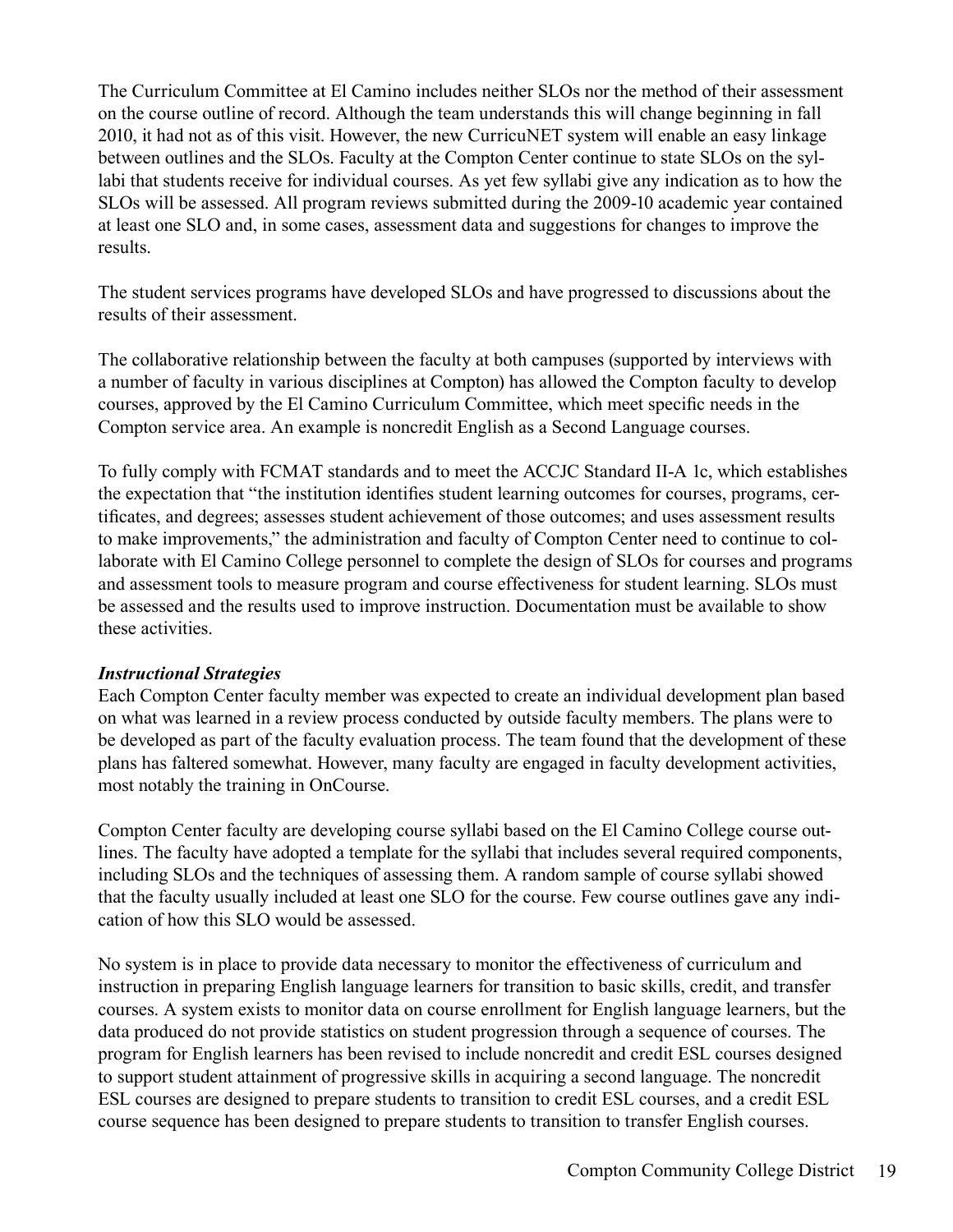There is concern that students are not being given the proper placement test. Although complete data are not currently available, some students have now completed the sequence of noncredit classes, and enrollment in credit ESL classes has allowed sections to be offered that in the past were cancelled. At a future visit, data should be available to ascertain the success of noncredit courses in preparing students for the transition to credit.

Since the last visit a part-time research associate has been hired. This position will continue until December 2010. The Center is in the process of hiring a permanent research analyst. This should allow the Center to obtain and use data for a variety of activities, including analysis of the ESL program and program review in general.

#### *Assessment and Accountability*

The ACCJC standards require the Center to demonstrate its effectiveness and support student learning by developing SLOs at the course, program, and degree level. The standards further specify: "This demonstration of effectiveness requires that learning outcomes be measured and assessed to determine how well learning is occurring so that changes to improve learning and teaching can be made." As noted above, Compton Center faculty are developing syllabi that include SLOs and, in some cases, their assessment.

A majority of syllabi examined include at least one SLO, but most are missing the methods for assessing them. The final step is the use of assessment data to improve instruction. As yet, this is not occurring regularly.

The team also learned that core competencies have been developed and a mapping of courses and their contribution to core competencies is now beginning.

#### *Professional Development*

As noted above, each Compton Center faculty member is to create an individual development plan based on what was learned in the peer-review process. These plans and the implementation are to be included in the portfolio a faculty member prepares for his/her comprehensive evaluation. Faculty are engaged in OnCourse training. Each of these faculty is now working with a colleague from another discipline to create a plan to use the information in their classrooms. A recent survey of faculty showed this program to be very successful.

#### *Learning and Support Services*

The Center does not yet have a comprehensive career guidance and information system because the functions are more related to job placement than career guidance. However, two adjunct vocational counselors have been hired, providing about 40 hours of counselor coverage per week.

The inability to move into the new library building and utilize its associated new equipment continues to hamper the delivery of effective learning support services. However, the team noted great improvements in the technology provided for instruction. For example, numerous smart classrooms have been created and carts are available to provide technology in other classrooms.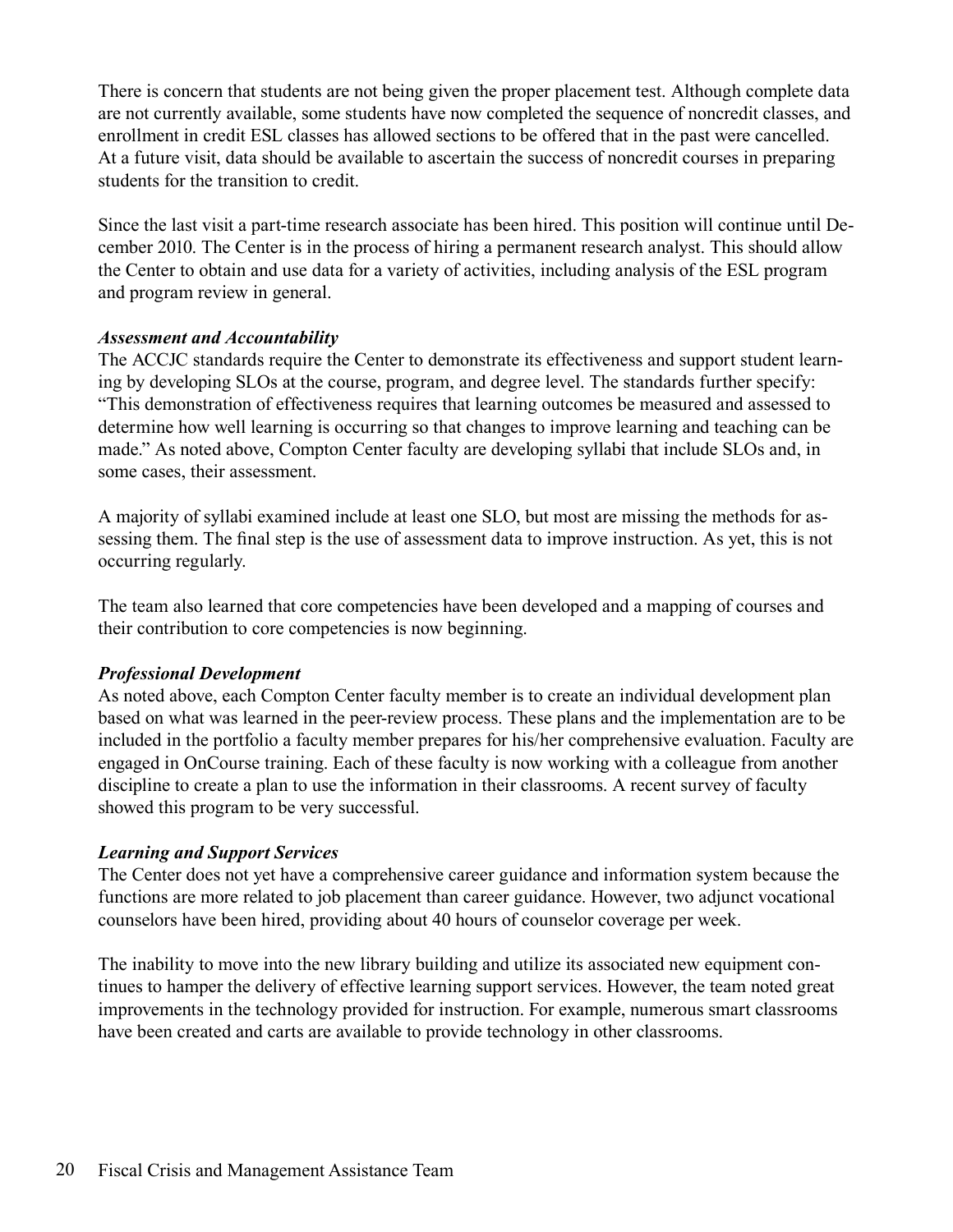# **Personnel Management**

#### *Overview*

The Compton CCD continues to make consistent and documented improvements with regard to the Human Resources recovery plan. The review team assessed and analyzed the standards related to the personnel operations and have validated the progress since the last review period. These standards have been aligned with the ACCJC Accreditation Standards relating to Human Resources (ACCJC Standard III-A).

The primary goal of the standards related to the personnel assessment is to improve departmental operations through complete implementation of the required programs and recommended personnel policies. Consistent with this mission is a secondary goal of assisting the Compton CCD to meet the ACCJC accreditation standards and regain its local governance authority status with full ACCJC (WASC) accreditation. The Compton CCD continues to operate under the personnel Commission Rules and Regulations for the classified service even though the commission was terminated under the provisions of AB 318. All personnel actions of the Board of Trustees require final approval by the special trustee as set forth in the AB 318 agreement.

#### *Status of Operating Systems, Recruitment Activities and Compliance*

Under the direction of the dean of human resources, the HR staff has fully implemented iGreentree software. This standalone software is used to track and manage applicant pools electronically and facilitates the selection processes as well as the statistical analysis of applicant pools.

The dean of HR provides a monthly report to the CEO that provides statistics on the number of applicants, vacancies, and other data. The monthly report also includes information on special projects and progress on stated goals for the current school year. An annual plan identifies previous goals and the performance indicators used to measure success, outlines new goals, opportunities and challenges for the upcoming year. All goals have performance indicators for desirable outcomes that are measurable.

The department continues to be effectively managed and staff members continue to look for ways to improve recruitment practices and streamline the process. The proactive accomplishments of the Compton CCD Human Resources department provide a solid foundation for sustainable success.

In January 2010, a final report of the Classification Study was completed. The primary objectives of the study were to gather information regarding each position, prepare an updated classification plan, provide current class descriptions and supporting documentation for compliance with the Americans with Disabilities Act, and provide sufficient documentation to allow Compton CCD to maintain the system for classified employees. This study was effective in reviewing and updating job descriptions. The district needs to implement a process that will call for the regular review of classified job descriptions to determine their relevance, application and compliance, and update accordingly.

The FCMAT team observed clear evidence that the Human Resources staff has solidified their working philosophy and approach to the recovery plan and process. The HR team has experienced stability within the department. Staff members work cooperatively and provide cross-training to each other. As a team, the HR staff encourages regular communication with other departments. They host monthly meetings with the Business office to ensure that any personnel and/or payroll issues are discussed and resolved.

The changes in HR policies and processes have become systemic throughout the organization, with a continued need for periodic assessments to update and modify policy and procedural issues.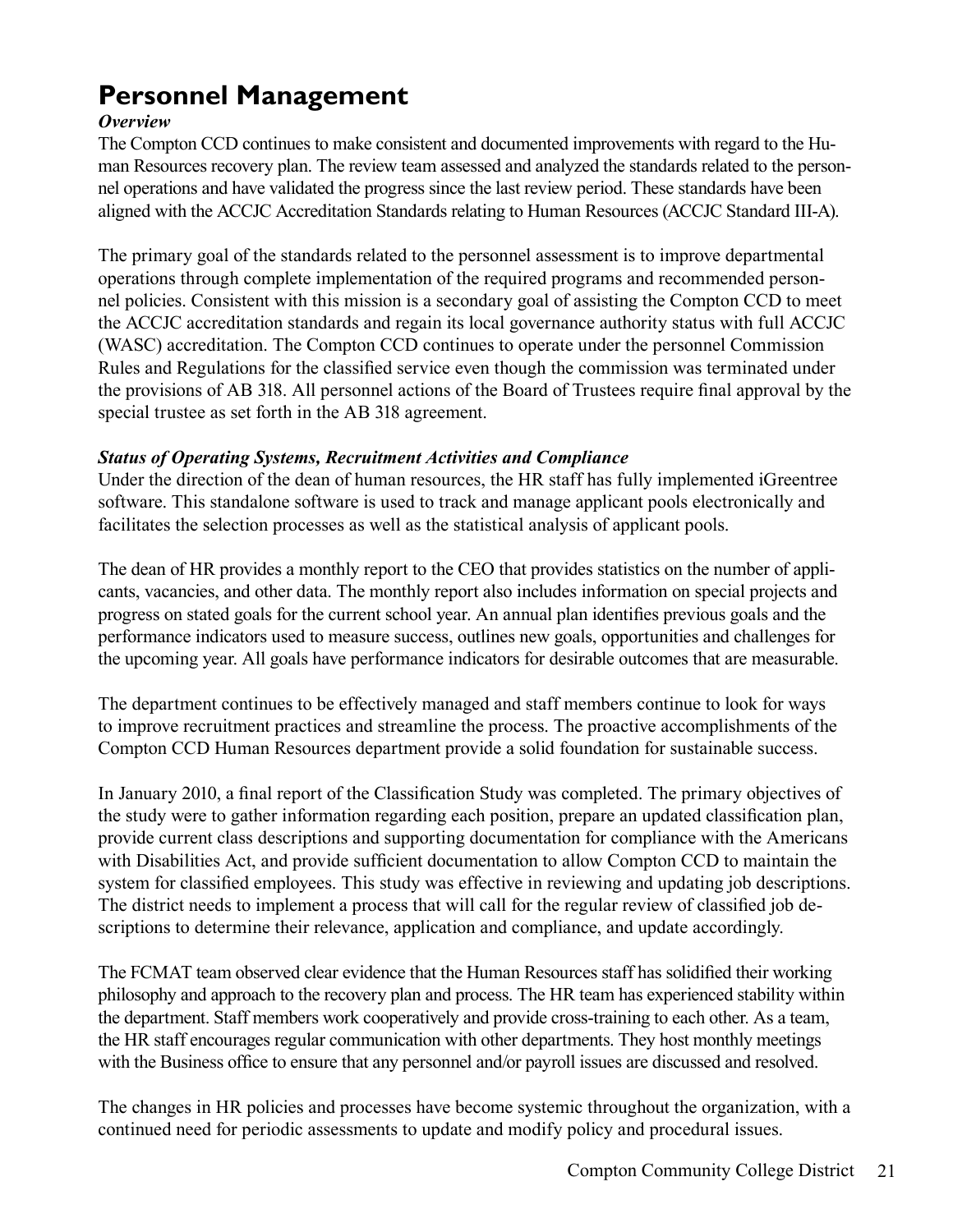# **Facilities Management**

#### *Overview*

The Compton Community College District has made substantial progress in the facilities component and continues to make incremental improvements in the maintenance standards due to the hiring of the director of maintenance position. The Compton CEO, CBO, director of facilities management and planning, and director of facilities maintenance and operations continue to develop plans that prioritize and schedule facility projects annually and meet monthly to review and revise the plans.

The Compton CCD utilizes a director of facilities management and planning that is funded through the partnership agreement with the El Camino Community College/Compton Center. This position reports directly to the El Camino CCD and is technically not an employee of Compton CCD. This employee is extremely knowledgeable regarding local facilities planning and funding through the state and community college planning guidelines, processes and requirements. However, a continued need for a transition plan needs to be developed so that the Compton CCD can begin to hire, fund and build its own internal capacity and technical knowledge of state and local funding. This is a common theme throughout the report in an effort for Compton CCD to begin to meet the eligibility requirements for accreditation. During the review process, Compton CCD advertised for the director of facilities management and planning position but was not successful in identifying an applicant to meet the district's eligibility criteria.

Compton Community College was originally constructed in the early 1950s and opened for classes in fall 1953. Since that time more facilities including the new Learning Resource Center (not open for occupancy) have been added to the campus, but the utility infrastructure has not been upgraded. Compton CCD has now completed an Infrastructure Master Plan dated June 2009 that includes a summary of findings and recommendations for mechanical and electrical requirements, technology and fire and safety issues and other critical areas that will help to address the campus infrastructure and utility requirements.

The total outside gross square footage of the Compton campus is 459,873. In an effort to address potential health and life safety issues for students and faculty, the college in July 2007 included final project proposals to the California Community College's System Office in its 2009-13 Five-Year Construction Plan (2009-10 First-Year Funding) to fund the necessary improvements. The college has been successful in receiving approximately \$31 million and is in discussions with El Camino College regarding a memorandum of understanding to delineate project responsibilities and construction liability.

The district has been proactive and successful in seeking state and local funds for capital improvements as evidenced by the passage of Measure CC in November 2002, which authorized the issuance of \$100 million in general obligation bonds. This bond measure authorized funds to repair and renovate instructional classrooms and job training facilities, and upgrade safety/security systems, electrical capacity, computer technology, energy efficiency, and roofing systems. Although the district has bonding capacity, local assessed valuations have declined during the most recent economic recession, which limits the ability of the district to sell bonds. Therefore, the district will rely on state bond dollars to advance capital facility projects in the interim. General obligation bonding capacity will need to be calculated regularly in direct correlation with assessed valuation to support the repayment of the bonds. The Compton CCD is also completing a financial and performance audit of all funds expended by Measure CC. Measure CC authorized the district to issue up to \$100 mil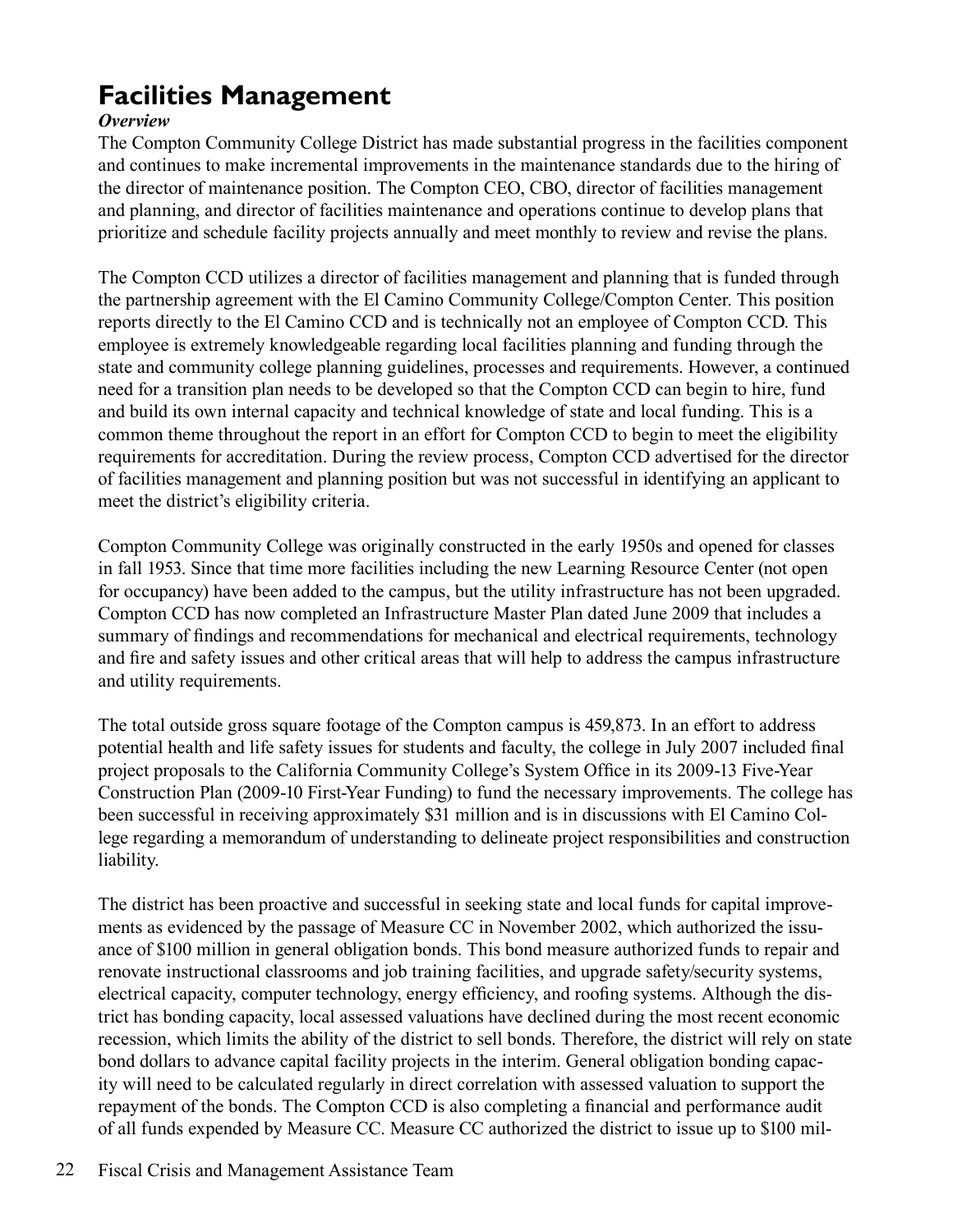lion of general obligation bonds including but not limited to the stadium retrofit, Learning Resource Center and Child Development Center. The outcome of the audit will be to reconcile all bond funds expended year to date and measure the performance of each project, including change orders, against the approved budget.

The Facilities Master Plan has been finalized and adopted by the state special trustee. In addition to this planning document, the college annually prepares the Five-Year Capital Plan and the Deferred Maintenance Plan for submission to the Chancellor's Office. In previous reviews, the only capital planning weakness concerns were for short-term planning and prioritization of smaller-sized yet critical projects that affect health and safety. Compton CCD has now created a Facilities Project Priority List and continues to progress with a list of projects meeting these criteria. The budget for 2010-11 includes funding for repairs, building improvement, and a reserve for contingencies. Fund 41, Capital Outlay Projects Fund, contains line item budgets for repairs (\$50,000), building improvements (\$8,946,000), and a reserve for contingencies (\$971,827).

 Although FCMAT observed favorable campus conditions during the 2009 site visits, the overall appearance of the campus during this assessment period had deteriorated. FCMAT observed varying degrees of campus conditions and lack of upkeep during this review period. Considerable deterioration of the grounds was observed in the vicinity of the administrative buildings. Lawns and vegetation were overgrown and dying in many areas.

The state special trustee has adopted a Facilities Master Plan with a facilities bridge plan. The Facilities Infrastructure component was completed as of June 2009. This document, combined with the 2012-2016 Five-Year Capital Outlay Plan developed in Fusion, establishes the district's facilities priorities. While the Facilities Master Plan contains critical elements for funding and facilities planning, the document still lacks the implementation and integration with educational and technology planning, including systematic links to the budgeting process. The final Facilities Master Plan will need to address this issue, but substantial progress has been made by the Compton CCD. Completion of this standard is critical to the accreditation process, and the college will need to have documented evidence that the Facilities Master Plan is linked to educational planning in accordance with requirements of the ACCJC and Western Association of Schools and Colleges.

In the maintenance component, building assessments to be included in the infrastructure component and utility master plan are in various stages but include sewer, storm drainage, domestic and fire water, natural gas, chiller water system, heating, electrical, site lighting, security, fire alarm and data/voice technology requirements. The district continues to provide sufficient exterior lighting for most of the campus, but the general lighting infrastructure is insufficient and unreliable. A complete upgrade of the campus lighting infrastructure is scheduled to occur in two phases ending in October 2011. The campuswide plan is in the design stages and is under review with the Division of the State Architect (DSA). Both phases combined are estimated to cost over \$2.2 million. The plan includes the development of an exterior site lighting system that will extend the use of classrooms in the evening, increase safety and security and reduce energy cost. The lighting plan will play a key role in identifying lighted pathways and building entrances.

Additional maintenance efforts have included a review of the mechanical requirements of the campus for heating, ventilation and air conditioning (HVAC). All enhancements and fixes to the current campus HVAC retro-commissioning project qualify for California Community Colleges/Investor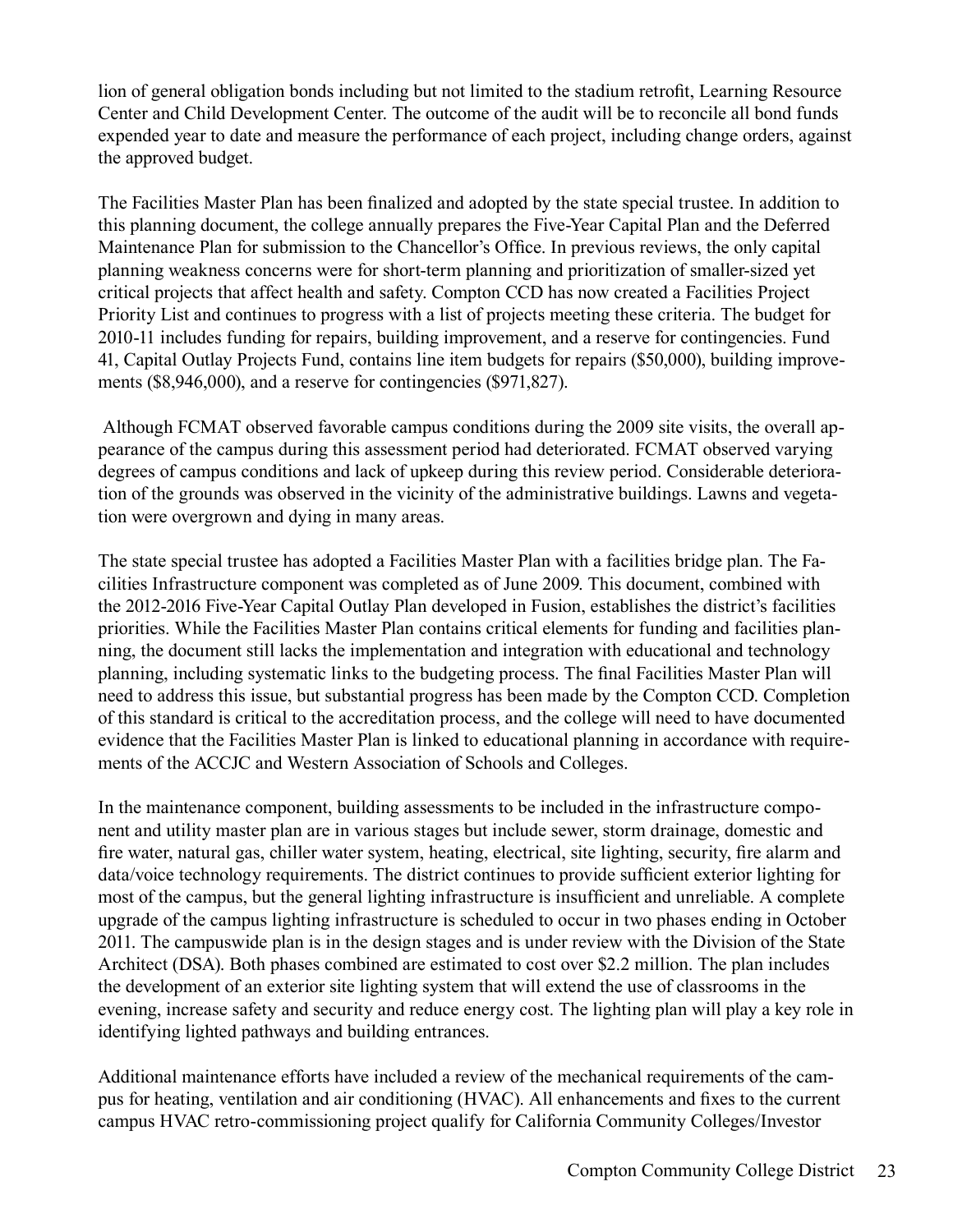Owned Utilities rebates. To qualify for energy rebates, the Compton CCD also completed an analysis of campus energy usage.

Under the new director of maintenance, the maintenance department has purchased a new online work order system. The new system allows the district to track and monitor labor and materials to establish historical costs, and provides the proper cost accounting by building and room locations. The utility maintenance workers have established zones on the campus to clean and sanitize all restroom facilities. The department has also completed a Custodial and Maintenance Procedures Manual that fully outlines the duties and responsibilities of the utility maintenance workers.

The district has initiated a systematic process for performing an annual campuswide chemical inventory. The inventory system documents each chemical, its physical condition, quantity, type of storage and/or handling requirements, physical location, and the presence of proper material safety data sheets. Acquisition and controls over chemical materials continues through the district's purchasing department. A lab technician provides documentation related to the acquisition of new chemicals to the director of facilities maintenance and operations.

The district has progressed in its development of board policy and administrative regulations as they pertain to facilities access. BP 3330, approved February 16, 2010, outlines the shared responsibility of the district and staff as it relates to safeguarding district assets. AR 3331, Key Issuance and Return, provides detailed regulations regarding the management and control of keys. Detailed parameters for key issuance are defined in this administrative regulation, as are the responsibilities of each key holder. Operational procedures have been developed and are documented in the Key Control Procedures Fiscal Year 2011.

### **Governance and Community Relations**

#### *Overview*

The role of the review team is to assess and analyze the extent to which the Compton Community College District operations have conformed to 28 priority FCMAT Governance standards. These standards have been aligned with the ACCJC Accreditation Standards relating to Institutional Mission and Effectiveness (ACCJC Standard I) and Governance (ACCJC Standard IV).

The primary goal of the Governance assessment is to improve the governance of the Compton CCD through complete implementation of required programs and recommended strategies. Consistent with this mission is a secondary goal of assisting the Compton CCD to meet the ACCJC accreditation standards and regain its identity as Compton Community College with full ACCJC (WASC) accreditation.

Although responding to the FCMAT standards provides the basis of a review of district activities, it does not yield an accreditation self-study. The ACCJC has many standards not covered by the current review. Furthermore, the requirement for documentation to support the description of activities is very stringent. While the activities undertaken as part of the FCMAT review will be useful in eventually preparing a self-study, an additional effort will be required on the part of staff.

During the visit, the Governance review team examined documents and interviewed the special trustee, administrators, staff, faculty, members of the Board of Trustees of the Compton CCD, and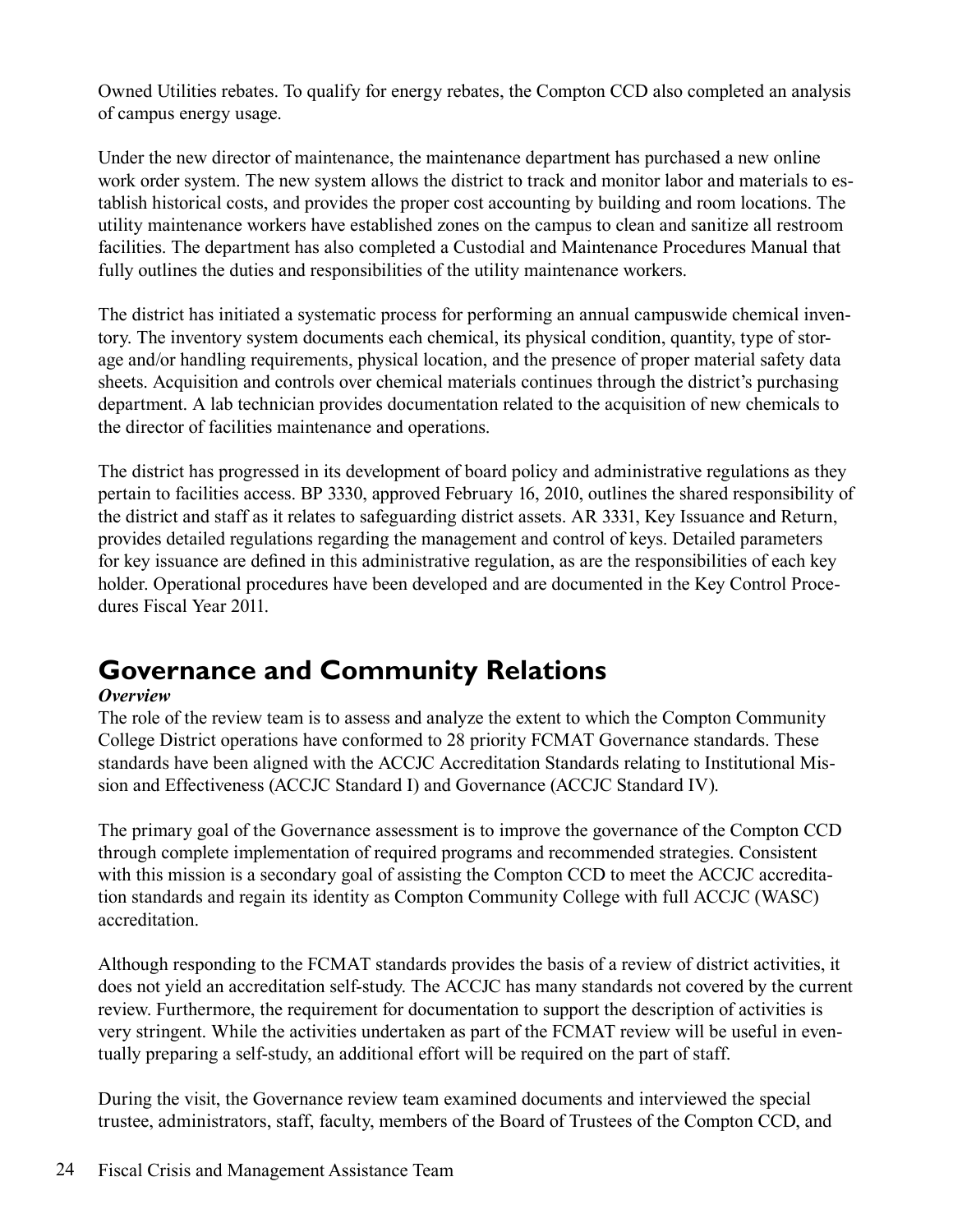community members. In addition, the team attended a meeting of the Board of Trustees of the El Camino CCD and a meeting of the Board of Trustees of the Compton CCD.

Since the Compton district trustee election took place in November 2009 with the seating of the full board in December 2009, many of the standards can only be assessed in a preliminary fashion. In many cases, sustainability remains to be seen since the board has been operating as a full board for such a short period of time. In discussions with board members, observations of the board meeting, conversations with faculty, administrators, members of the community, and the special trustee, and reviews of board policies and procedures, it appears that the board is well on its way to becoming a well-functioning and well-informed. The special study sessions organized by the special trustee will contribute to board education.

As the board becomes more effective and as individual board members become more comfortable in their role, characteristics to be evaluated will become more apparent. At a future review, the team will be able to more completely determine the sustainability of many of the characteristics required by the standards.

As a result of the circumstances described above, some scores for the standards will be somewhat lower than were assigned during the previous visit before the board was actually formed.

Although the FCMAT standards do not explicitly address the unique nature of the Compton CCD and the MOU between it and the El Camino CCD, the team feels it necessary to comment on this feature of the partnership. The MOU has expired and a new one needs to be put in place as soon as possible. Numerous individuals commented on the lack of a current MOU as an impediment to the functioning of the district. Furthermore, it is critical for a new MOU to be understood and supported by all members of the two districts.

This summary is an overview of the findings that are more fully addressed in the report under the 28 standards. Specific recommendations are presented there and should be considered and addressed prior to the next review.

#### *Communications*

External communication is formally handled through the director of community relations for the El Camino CCD. Internal communications are handled in a variety of ways that include the website and a monthly newsletter to everyone in the Compton CCD. In addition, the CEO holds meetings on campus for the purposes of communicating information about the district, the campus facilities, the budget and the progress of initiatives. Board agendas and minutes are posted regularly and timely. The Consultative Council also provides a forum for the exchange and discussion of information. Members of the council share the information received with their constituent groups. The team did not find a formalized plan for either external or internal communication.

#### *Community Relations*

The information about complaint procedures for students is included in the catalog and the schedule of classes. Complaints received by the board are referred to the CEO for resolution. The Board of Trustees is aware of its role regarding informal public concerns. It is important, however, that the board members do not speak or appear to be speaking for the whole board unless authorized to do so.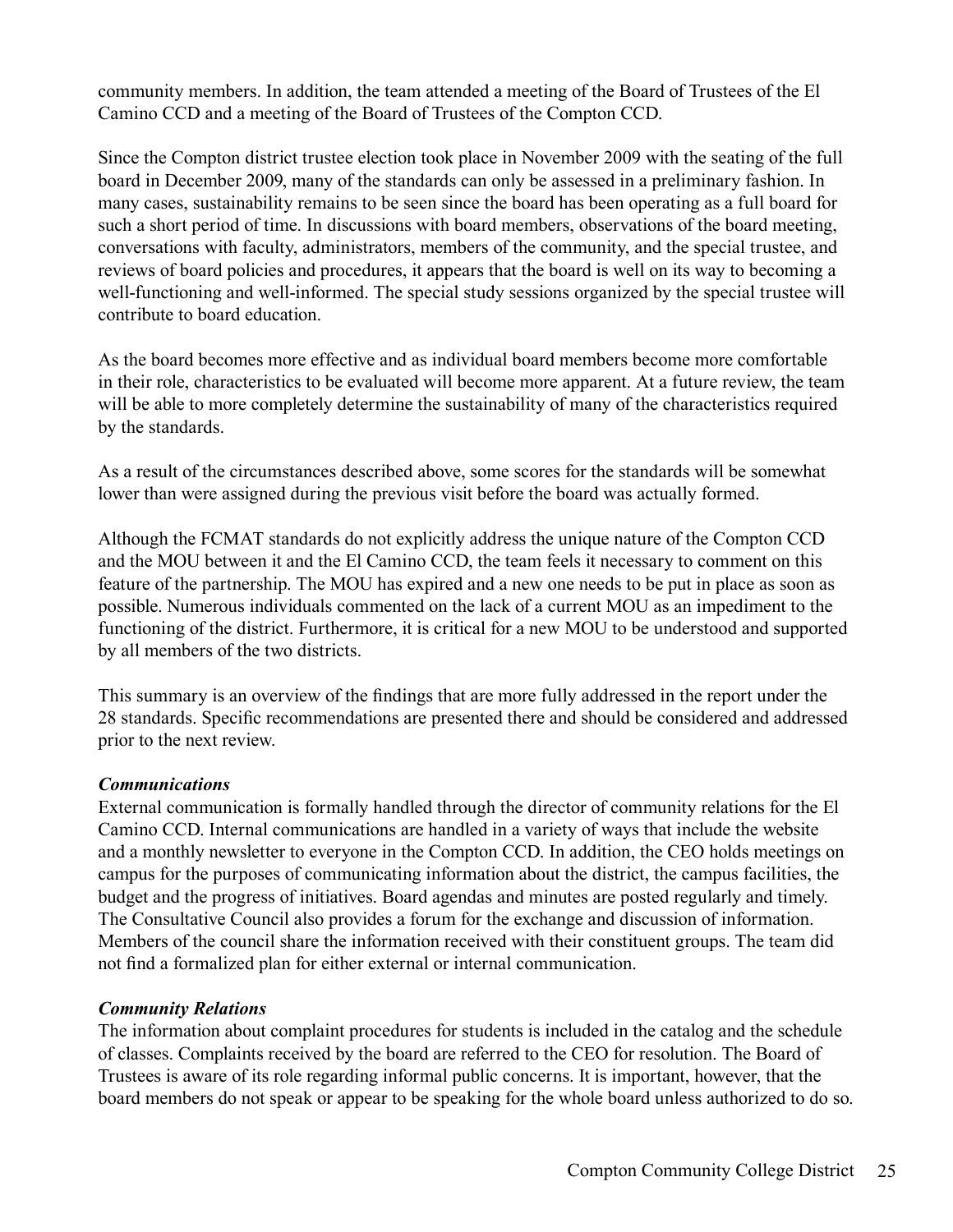#### *Community Collaboratives and District Committees*

The outreach strategy for the Compton Center has been formalized in the Enrollment Management Plan and implementation is well under way. The district has supported the implementation by providing staffing and funding for the activities. The CEO has made a priority of developing relationships in the community.

Within the district, the Consultative Council and its committees provide the opportunity for individuals to provide advice and counsel. The district needs to continue its examination of committees and their functions.

#### *Policy*

A system for developing board policies and administrative rules and regulations is in place and being used effectively. The system includes an opportunity for the various constituencies of the district to have input prior to the policy being presented to the board. Each board meeting now has proposed board policies and administrative regulations associated with the policies as part of the agenda. The policies and regulations have gone through the consultative process on campus before being placed on the board agenda. Approximately 90% of the needed policies have been adopted; work needs to continue on the adoption of rules and regulations.

#### *Board Roles/Boardsmanship*

As noted above, the Compton CCD has a full board as of the November 2009 election. The board has engaged in numerous training sessions that have addressed the areas of expectations, roles and responsibilities for members and provide a framework for operations at board meetings. The team found general agreement about the importance of board training. The board currently serves in an advisory capacity, and this training will enable to board to assume its full role when the college again becomes an independent entity.

In October 2009, the board adopted a mission and vision statement as part of Board Policy 1200.

The board engages in regular study sessions to become informed on issues of importance. In addition, staff members regularly provide reports, and the CEO meets with members to give background information and data in advance of meetings.

The board is learning to work as a unified whole. The members show respect for one another and support the decisions of the majority. The board needs to continue work to develop a coherent, unified voice. Board members work well with staff and refer appropriate items and issues to staff. They treat members of the public with respect.

#### *Board Meetings*

Agendas and minutes of board meetings are posted in the Administration Building in a timely fashion. In addition, some of this material is available on the website.

As noted above, board members engage in study sessions, work with the special trustee and CEO before meetings, read and study the board agendas, and receive information and reports during the meetings. The board members state that they take their roles seriously as they participate in the governance of the Compton CCD.